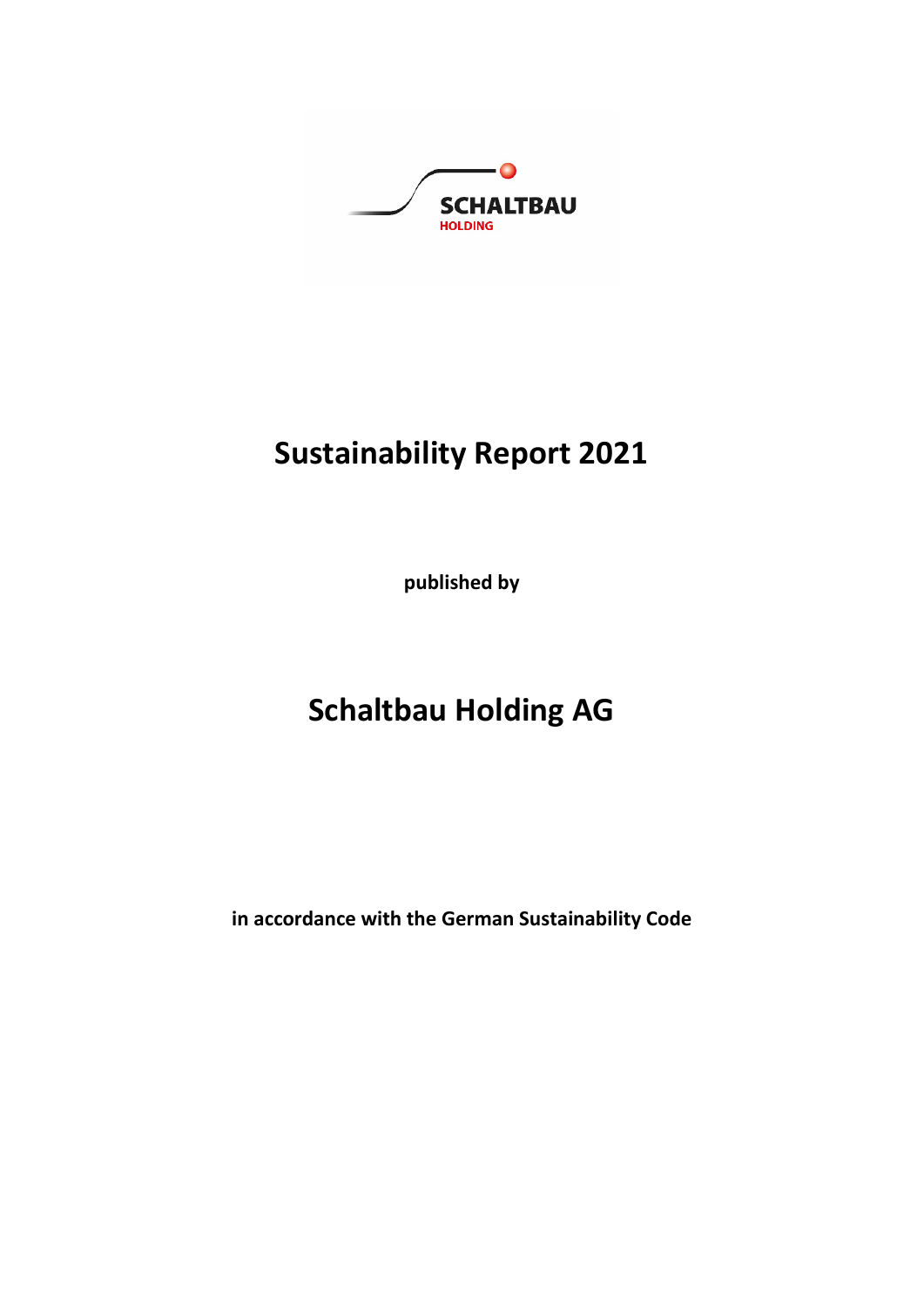# **CONTENTS**

| 1.   |  |  |  |  |
|------|--|--|--|--|
| 1.1. |  |  |  |  |
| 1.2. |  |  |  |  |
| 1.3. |  |  |  |  |
| 2.   |  |  |  |  |
| 2.1. |  |  |  |  |
| 2.2. |  |  |  |  |
| 2.3. |  |  |  |  |
| 2.4. |  |  |  |  |
| 2.5. |  |  |  |  |
| 3.   |  |  |  |  |
| 3.1. |  |  |  |  |
| 3.2. |  |  |  |  |
|      |  |  |  |  |
| 4.   |  |  |  |  |
| 4.1. |  |  |  |  |
| 4.2. |  |  |  |  |
| 5.   |  |  |  |  |
| 5.1. |  |  |  |  |
| 5.2. |  |  |  |  |
| 5.3. |  |  |  |  |
| 5.4. |  |  |  |  |
| 5.5. |  |  |  |  |
| 5.6. |  |  |  |  |
| 6.   |  |  |  |  |
| 6.1. |  |  |  |  |
| 6.2. |  |  |  |  |
| 6.3. |  |  |  |  |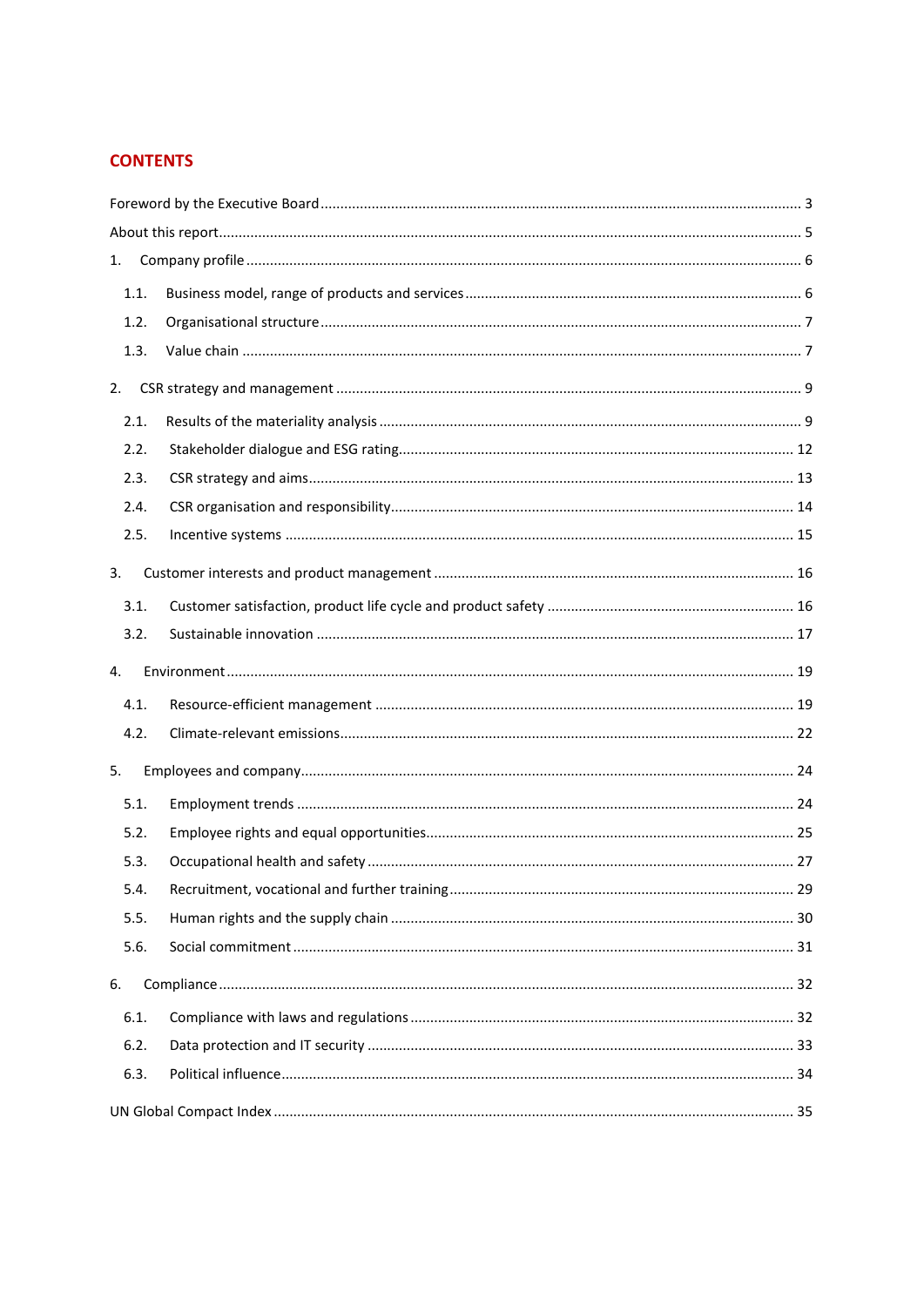## **FOREWORD BY THE EXECUTIVE BOARD**

#### Dear Readers

At the Schaltbau Group, we view sustainability as more than just a trendy topic and this Sustainability Report is not just something we are obliged to publish.

Firstly, we are fully aware of the need for a sustainable strategy in order to achieve long-term success as a corporate entity. Secondly, with the products and solutions our subsidiaries Pintsch, Bode, SBRS and Schaltbau GmbH have to offer, we are making a relevant contribution to protecting the environment by supporting a sustainable transition in terms of transportation and energy.

For example, compared to driving, travelling by train to regional destinations reduces carbon emissions to just under one third – and as little as one fifth over long distances. Transporting freight by rail even reduces emissions per tonne and kilometre to less than one sixth compared to the use of trucks. Rail transport is therefore obviously making a key contribution to achieving sustainable, carbon-neutral personal mobility and logistics services. With their broad range of products and solutions, whether digital interlocking systems, level crossing technology, axle counters, point machines or door and boarding systems, Schaltbau Group companies work to promote the safety and availability of rail services on a worldwide basis.

Against the backdrop of climate change, energy production has also seen a substantial shift towards the increased use of renewables, as they generate 90 to 95% fewer carbon emissions than coal. With their state-ofthe-art technologies, Schaltbau Group companies ensure the safety and availability of DC applications so that locally produced energy can be efficiently distributed, safely transported and reliably stored in battery systems. Applications for the Schaltbau Group's power electronics, contactors and connectors range from battery systems and charging infrastructure for electric vehicles to DC microgrids for industrial production scenarios.

In fact, our own NExT Factory in Velden will provide ample proof that the latter is a concept with great relevance for the future. Beginning in autumn 2022, the NExT Factory will produce our components on a completely carbon-free basis – in a leading-edge, digitalised environment that will also set new standards in terms of collaboration and occupational health and safety.

Apart from environmental protection, the other dimensions of sustainability, i.e. social responsibility and sustainable corporate governance, are also firmly embedded in our corporate values, structures and processes. We are convinced that practicing sustainability in these three dimensions not only contributes to a just and environmentally compatible economic order, but also mitigates corporate risks in a highly specific manner and cuts costs by consuming less energy and other resources.

At Schaltbau, sustainability therefore means taking responsibility for our supply chains, respect for human rights, the prohibition of child labour and the avoidance of conflict materials, but it also entails resource-saving product design, highly efficient, flexible production processes and striving for continuous improvement in other vital ESG key performance indicators, including occupational health and safety, energy consumption and carbon emissions.

Although continuing operations amid the ongoing impact of the COVID-19 pandemic and the entry of our new majority shareholder Voltage BidCo GmbH (a wholly owned subsidiary of funds advised by The Carlyle Group) took up a great deal of attention and management capacity in the fiscal year 2021, our sustainability initiatives have nevertheless continued to grow and evolve.

For example, despite higher energy consumption compared to the previous year, we were again able to reduce our carbon emissions. In terms of occupational health and safety, we succeeded in further reducing the already very low accident rate recorded the previous year. Although the number of working hours increased by almost 10% year on year, the number of registered occupational accidents still fell by 15%.

Carlyle fully supports our sustainability ambitions, which are in keeping with the Sustainable Development Goals of the UN Global Compact initiative. Firstly, because we believe that sustainable businesses are more valuable businesses that deliver better outcomes for all their stakeholders, and secondly because our efforts,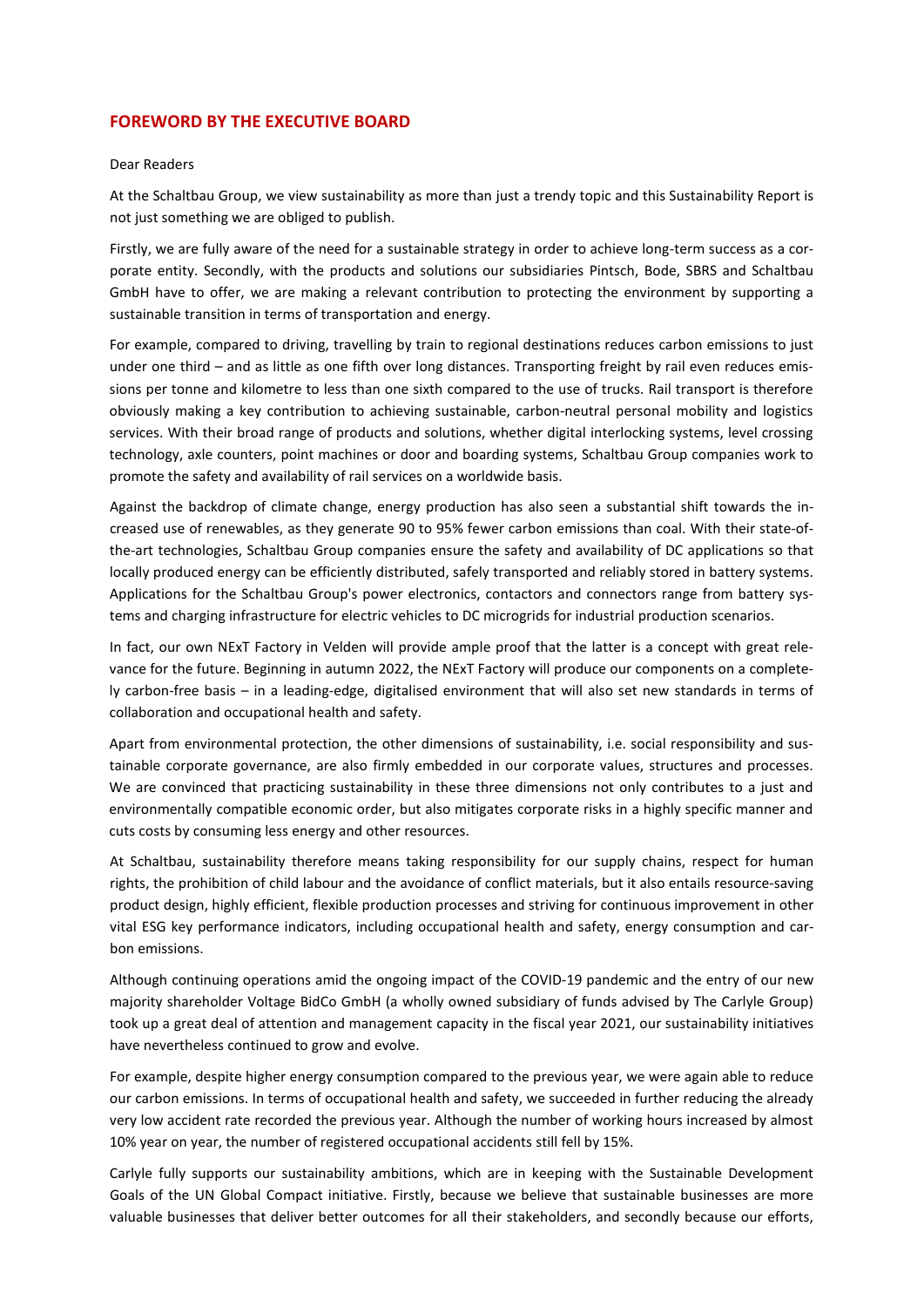especially in terms of reducing carbon emissions, also contribute to the climate goals espoused by our main shareholder.

This Sustainability Report documents the progress we have made in the Schaltbau Group over the past fiscal year in terms of sustainable corporate development and describes the initiatives and the measures we have taken to ensure the continuous improvement of relevant ESG key performance indicators.

1 March 2022

ande

Dr Jürgen Brandes Steffen Munz Executive Board **Chief Financial** Chairman/CEO **Officer/CFO**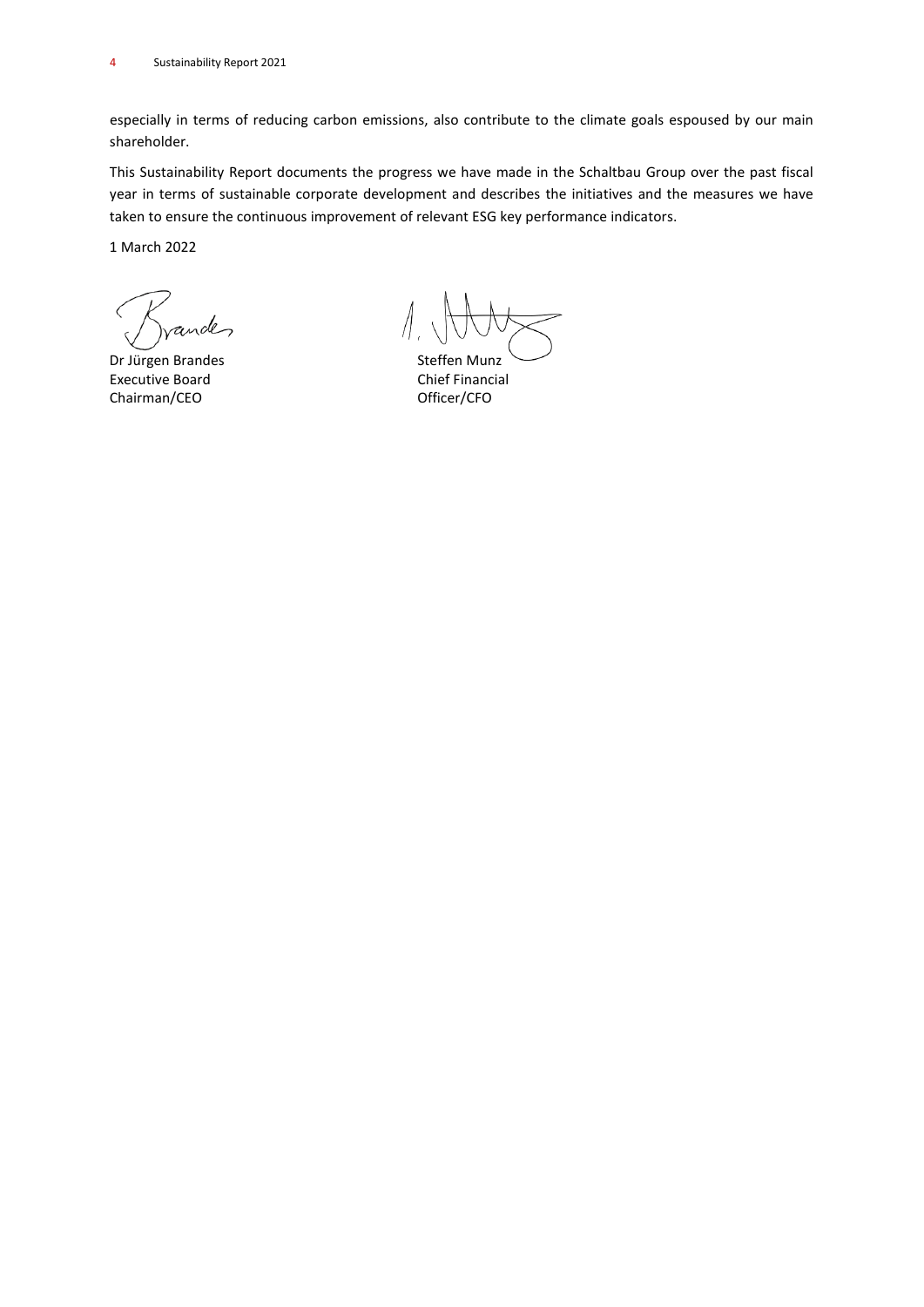## **ABOUT THIS REPORT**

#### **Contents of the report**

With this Sustainability Report, the Schaltbau Group wants to illustrate the progress it has made with regard to sustainability during the period under report. At the same time, Schaltbau is meeting its responsibility to draw up a separate non-financial Group report pursuant to sections 315b and 315c and in conjunction with sections 289c to 289e of the German Commercial Code (HGB). The non-financial Group report for 2021 is part of this Sustainability Report 2021, which the Schaltbau Group has again based on the principles of the German Sustainability Code (GSC). The report also takes account of the requirements of the Global Reporting Initiative (GRI Standards). It also serves as a progress update to underline the Schaltbau Group's commitment to the UN Global Compact. Detailed information on compliance with the principles of the UN Global Compact is provided on page 35.

#### **Scope of application and reporting period**

The contents of the report relate to Schaltbau Holding AG and its fully consolidated subsidiaries. A list of consolidated entities is provided in the table on page 59 of the Schaltbau Holding AG Annual Report 2021 (German only). PINTSCH Wolber GmbH in Velbert, SBRS-Consulting GmbH in Dinslaken and Schaltbau Immobiliengesellschaft mbH in Velden are included for the first time this year. Changes in the group reporting entity can also result in differences to the previous year's figures in some cases.

The Sustainability Report 2021 relates to the fiscal year 2021 and covers the period from 1 January to 31 December 2021.

#### **Editorial note**

The Sustainability Report 2021 is available in both German and English. Both versions are available on the Schaltbau Group's website at: [www.schaltbaugroup.de.](http://www.schaltbaugroup.de/)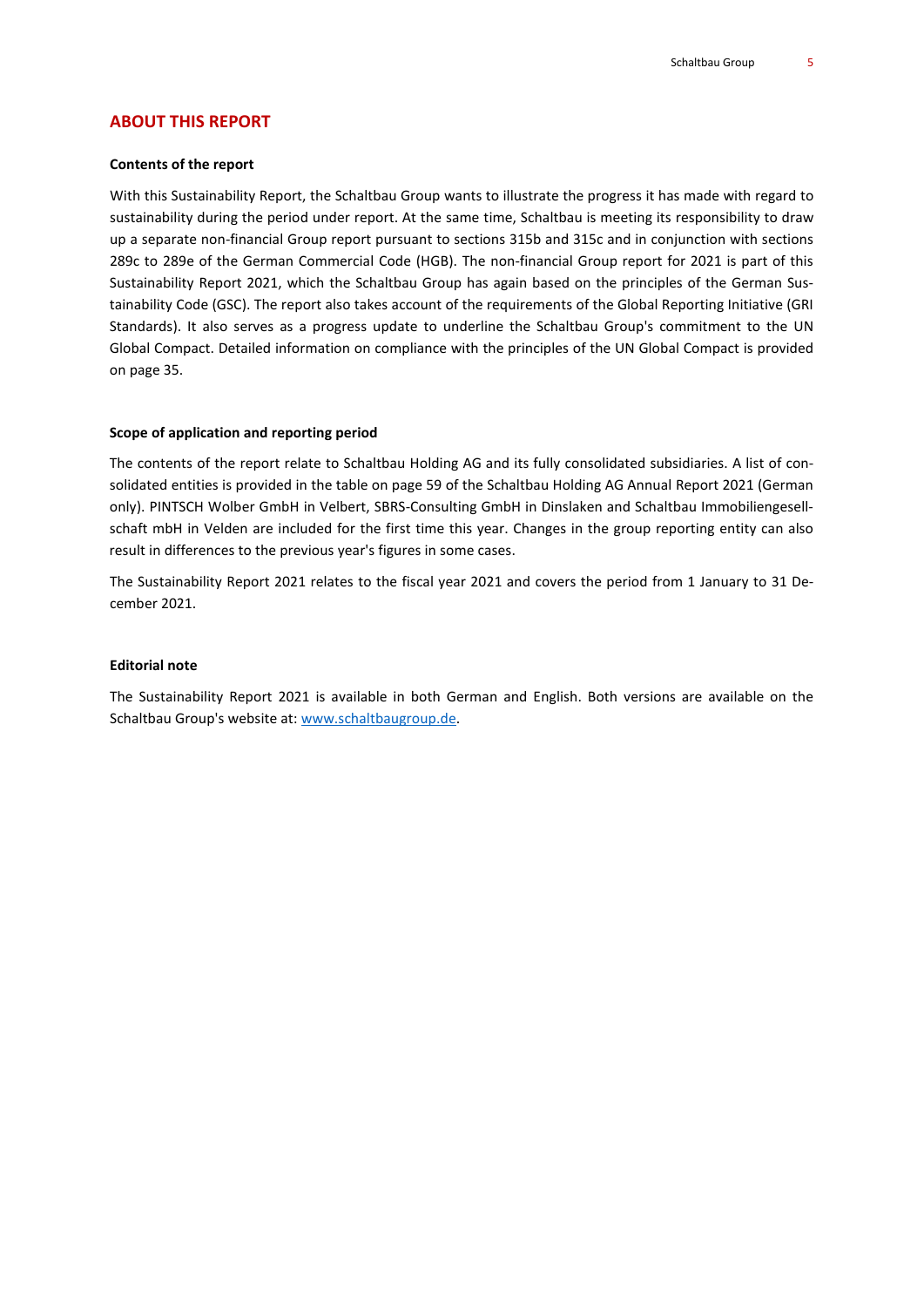## **1. COMPANY PROFILE**

## 1.1. Business model, range of products and services

The Schaltbau Group operates in 14 countries with 27 (2020: 27) sales offices and manufacturing sites and has a global network of external sales partners.

The Schaltbau Group operates primarily in two different market sectors:

In the **Rail** sector, traditionally the core business of the enterprise, the Schaltbau Group has been among the market leaders for safety-related components and systems for many years. This applies both to the railwayspecific components manufactured by Schaltbau GmbH and to the various systems and services provided by Bode, Pintsch and SBRS. The Group has successfully established itself on this market as an expert for rail infrastructure and electromechanics and its products and services are a guarantee of safety and availability in the world of railway transportation.

In the **DC Power** sector, the Schaltbau Group leverages its high level of technological expertise and know-how to protect direct current applications in the rail sector and enter dynamically growing markets in the New Energy/New Industry and E-Mobility sectors with innovative applications designed for use outside the rail sector. Moreover, with its electromechanical and power electronics components as well as smart solutions for energy management, the Schaltbau Group ensures a high level of safety and availability in these markets when using DC technology and battery systems.

## **Pintsch: Manufactures safety-critical components and solutions for rail infrastructure applications**

Based in Dinslaken, PINTSCH GmbH has branches in the Netherlands and the USA and manufactures safetyrelated technical products for the rail infrastructure market. Its portfolio of solutions includes level crossing technology, signalling and safety technology, interlocking and shunting technology, axle counting systems, point machines and point heating systems. Pintsch also constructs new railway lines and maintains existing ones, focusing mainly on regional lines. Pintsch operates on a global basis, with the majority of its business activities in Germany and neighbouring European countries.

## **Bode: Manufactures door and boarding systems for rolling stock, buses and road vehicles**

Bode – Die Tür GmbH has its headquarters in Kassel and branch offices as well as production sites in the UK, Poland, Turkey, the USA, China and South Korea. Bode specialises in manufacturing, maintaining and refurbishing fail-safe and intelligently connected vehicle door systems for trains, buses and commercial vehicles. The Bode Group also supplies windows for rolling stock, complete interior fittings and specially designed equipment such as train roofs via its Polish subsidiary RAWAG. Bode operates around the world, focusing its business primarily on European markets, where it is among the leading suppliers.

## **SBRS: Refurbishes rolling stock and manufactures high-performance charging infrastructures for e-mobility applications**

Based in Dinslaken, SBRS GmbH is a technology and solutions provider that specialises in refurbishing and modernising trains – including on-board electrical systems, air-conditioning systems, toilet facilities, interior fittings, boarding systems and drivers' cabs. Founded in 2016, SBRS also develops and supplies complete charging infrastructure solutions for electric vehicles used in public transport systems, making it one of the leading providers of technology and solutions for high-performance charging infrastructures in Germany. The main focus of SBRS's business activities is in Germany.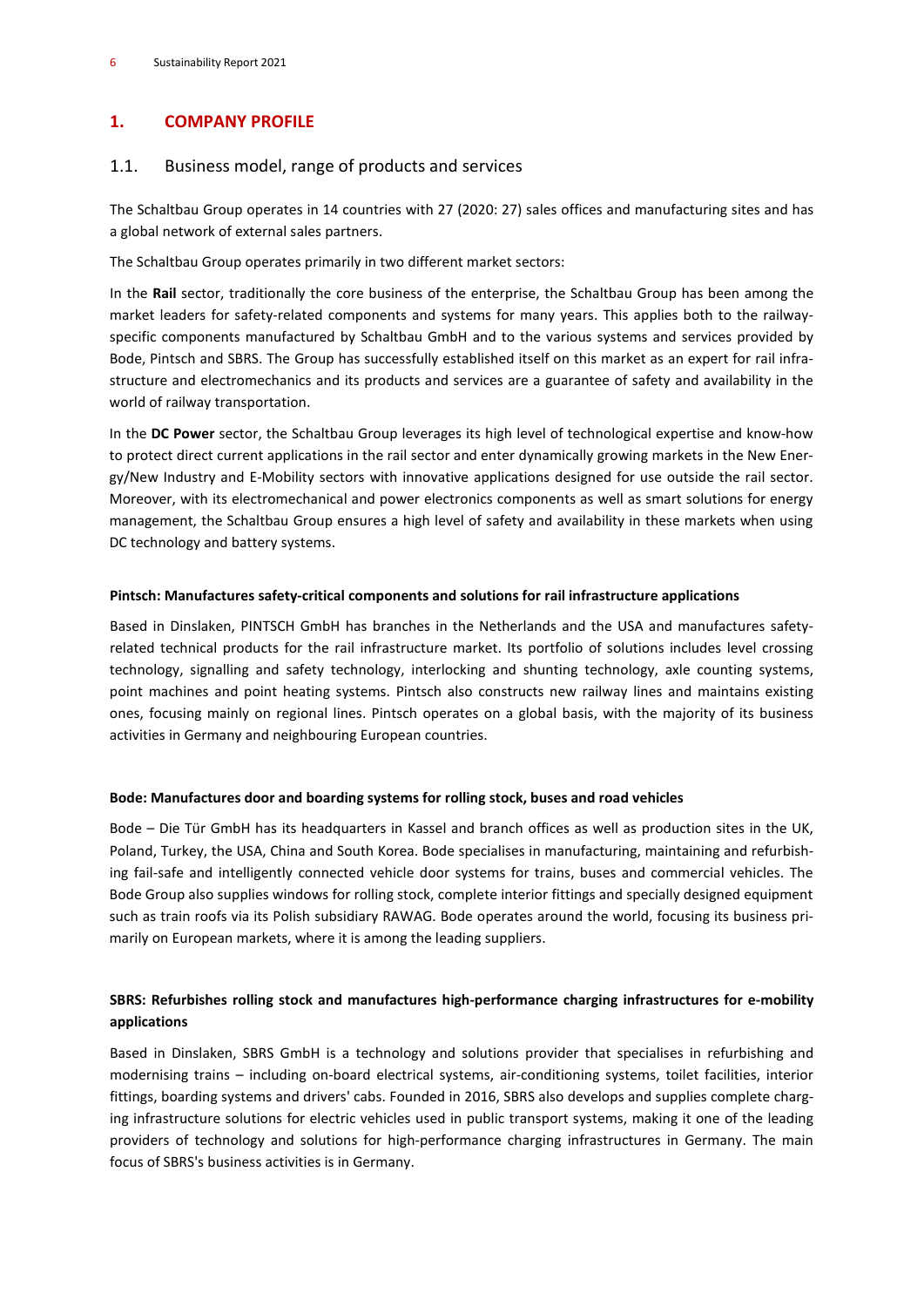#### **Schaltbau: Manufactures electromechanical and power electronics components**

Schaltbau GmbH is based in Velden, has 12 foreign branches, and specialises in manufacturing safety-related components such as contactors, connectors and switching systems with its primary focus on DC technology. Schaltbau components are utilised in the railway industry, e.g. for signalling, protection and energy distribution, and increasingly for the protection and energy management of battery-supported industrial applications in the field of New Energy/New Industry as well as E-Mobility Automotive – including energy storage systems for renewably generated electricity, e-cars and electric charging stations. Schaltbau also supplies complete drivers' desks and components for drivers' cabs in the railway industry. Schaltbau operates on a global basis and is among the leading international manufacturers of DC components.

For further information on the business activities of Schaltbau Group companies, please see the Group Management Report in the Schaltbau Holding AG Annual Report 2021.

#### 1.2. Organisational structure

Pintsch, Bode, SBRS and Schaltbau with their respective subsidiaries simultaneously represent the four segments of the Schaltbau Group. Schaltbau Holding AG is the parent company of the four segments and responsible for strategy, implementation and the management of the Schaltbau Group as a whole. In regular review meetings with its managing directors and other selected key employees, Schaltbau Holding AG monitors the key financial and non-financial indicators, the progress of internal projects, and assesses the opportunities and risks for both current and future business operations.

Schaltbau Holding AG is also responsible for Group-wide duties such as financial reporting and controlling, cash management, legal affairs, investor relations, corporate communications, the provision of IT systems, and corporate governance functions such as compliance, auditing, risk management and Corporate Social Responsibility.

#### 1.3. Value chain

The Schaltbau Group covers the entire value chain, including research and development, manufacturing, sales and product maintenance. In both the Rail and the DC Power lines of business, Schaltbau products and solutions are deployed in safety-critical applications and required to meet stringent standards, which is why the Schaltbau Group invests highly in research and development. The Group's systems and components are largely developed and manufactured at its own sites within Germany and Europe. The high level of quality required ensures the durability of Schaltbau's products and solutions and therefore also helps conserve resources. In addition, Schaltbau Group companies strive to make their production and business processes as resourcefriendly as possible.

The Schaltbau Group always endeavours to manufacture its products with the least possible environmental impact on water, air and soil. When selecting materials, Schaltbau essentially opts for substances that are RoHS- and REACH-compliant and do not contain any critical conflict materials. Fire protection requirements are also taken into account. In addition to rolled steel, stainless steel and cast iron, Schaltbau also uses the raw materials aluminium, nickel and silver in its production processes. Schaltbau GmbH purchases electronic components in which gold is used as an intermediate product. Gold in particular is exposed to risks with regard to its origin and is therefore required to undergo a series of internal control mechanisms to ensure that no conflict minerals are used to manufacture Schaltbau products. Schaltbau Group companies provide all their business partners with specific information and certificates regarding conflict minerals, raw materials and REACH compliance.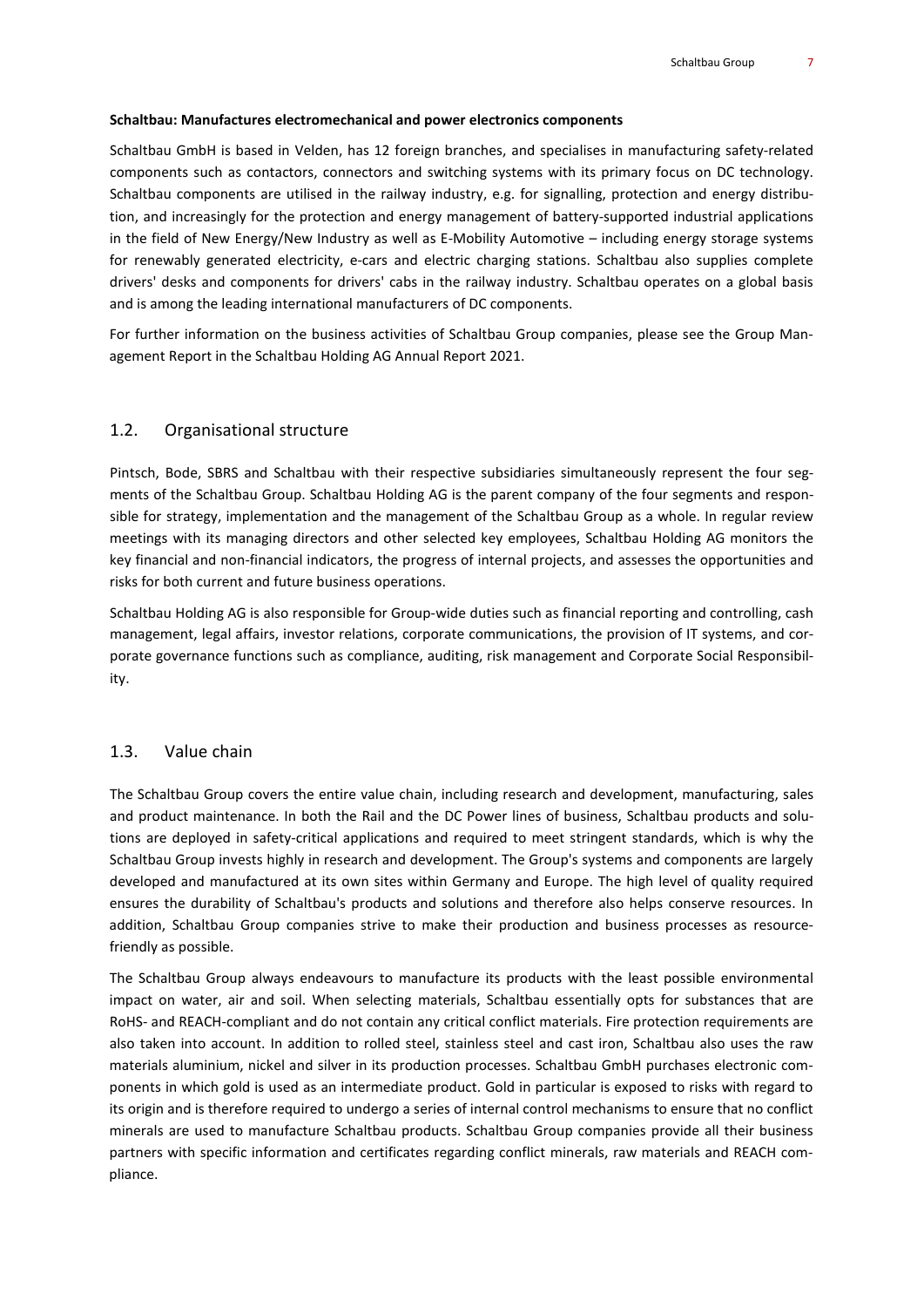The Schaltbau Group largely refrains from the use of hazardous substances and utilises packaging made from recycled materials at many of its locations. It also ensures that environmentally friendly technologies are deployed in its manufacturing processes.

The principles set out in the Schaltbau Group's Code of Conduct apply throughout the entire organisation, both in Germany and abroad, and for all companies in which the Group has a majority shareholding, either directly or indirectly. The Code of Conduct also applies to the Schaltbau Group's dealings with external business partners, suppliers and third parties. The Schaltbau Group expects its business partners and suppliers to adopt similar principles and to ensure that their activities always comply with legal requirements. The Code of Conduct is published on the Schaltbau Group's website under "Responsibility".

Moreover, the Group offers its business partners assistance in the continued development of their own codes of conduct.

Within the Schaltbau Group, in addition to external audits on quality and environmental management, regular audits are conducted by customers, such as in the Rail line of business by DB Netz AG and various rolling stock manufacturers, and in the DC Power line of business by e-vehicle manufacturers and suppliers.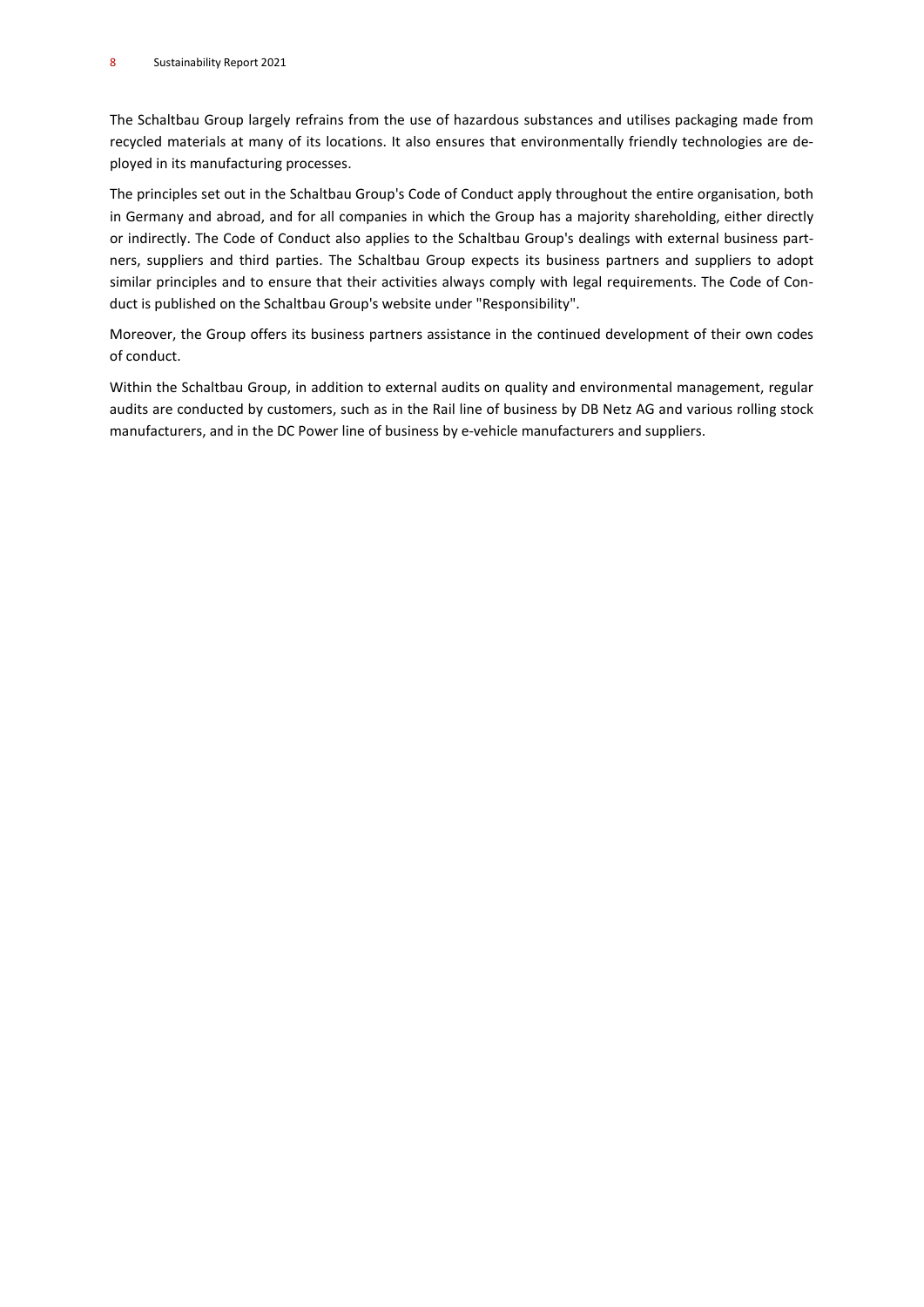## **2. CSR STRATEGY AND MANAGEMENT**

#### 2.1. Results of the materiality analysis

External expectations regarding corporate sustainability, including those of Schaltbau, have undergone significant changes in recent years. For this reason, in the fiscal year 2020 Schaltbau thoroughly revised its previous materiality analysis from the year 2017. The revision was designed to address changes in external requirements and integrate them in the CSR strategy and reporting processes. In the course of the revision, the Group paid particular attention to the requirements of investors and customers, as well as to considering social and regulatory trends, such as the heightened emphasis on the issues of climate change and human rights.

In an initial step, an environment analysis was conducted in order to make a detailed list of potentially relevant topics. The environment analysis took publications and enquiries from investors and political and regulatory trends into account as well as competitors' commitment to sustainability. Firstly, the topics on the list were sorted by content and condensed as deemed appropriate; individual topics that were obviously of little relevance to the Schaltbau Group's value chain were then removed.

Secondly, the remaining topics were prioritised and assessed according to three dimensions:

- Operational relevance (significance of the potential impact on business performance, earnings and financial condition)
- Sustainability relevance (significance of the impact of the Group's business operations on the environment, the workforce and society)
- Stakeholder relevance (the interests of and the decision-making relevance for major stakeholder groups)

Following these issue-related assessments, a materiality threshold was defined in order to focus on material issues. Issues considered material were those of high or very high relevance in at least one of the three dimensions, and/or very high relevance for at least one of the stakeholder groups.

The materiality analysis, the results of which are presented in the following matrix, therefore meets the legal requirements of CSR-RUG pursuant to section 289c (3) of the German Commercial Code (HGB) and, by taking the stakeholder perspective into account, the requirements of the GSC. Representatives of the management teams of the various Schaltbau companies, the Executive Board of the Schaltbau Group and external experts were involved in the assessment and validation process.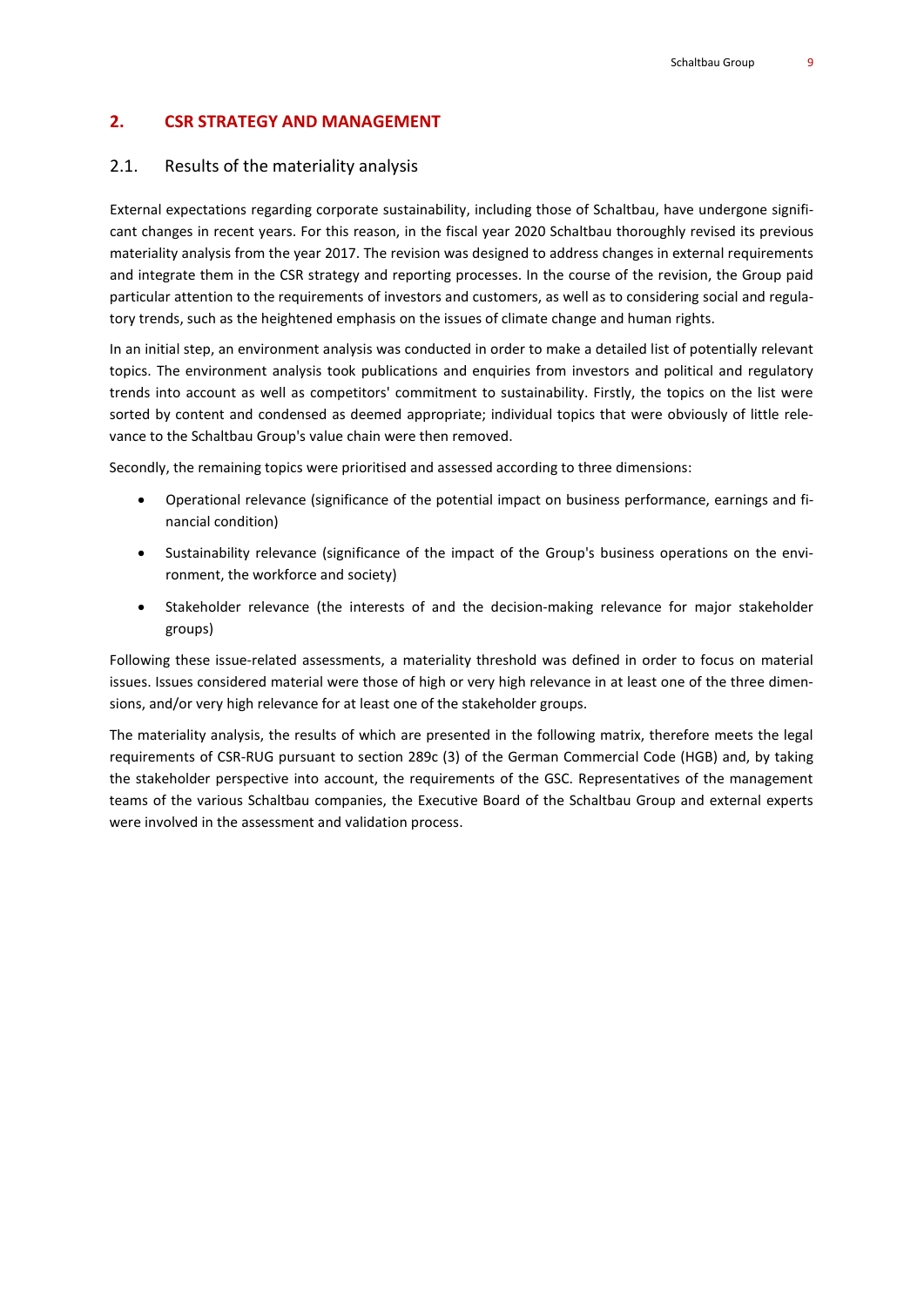

<sup>1</sup>The graphical representation of the topics in the matrix differs slightly from the numerical values in some places to ensure readability. <sup>2</sup>A topic is above the defined materiality threshold if it 1) has a high or very high relevance in at least one of the three dimensions or 2) has a very high relevance for at least one of the stakeholder groups.

The materiality analysis identified compliance and ethical integrity, climate and energy, and occupational health and safety as particularly high-priority topics.

The CSR topics analysed and identified in the materiality analysis cover all the aspects required by CSR-RUG and are addressed in chapters 3 to 6 of this report, which also deal with the respective concepts, results, reportable risks and key performance indicators. The CSR-relevant risks discussed in the Management Report 2021, which have been classified as material in terms of probability of occurrence and consequences, must be reported. Risk reporting in the Management Report is based on the quarterly risk inventory at the level of Schaltbau Group subsidiaries. Schaltbau has not yet defined control-relevant, non-financial performance indicators.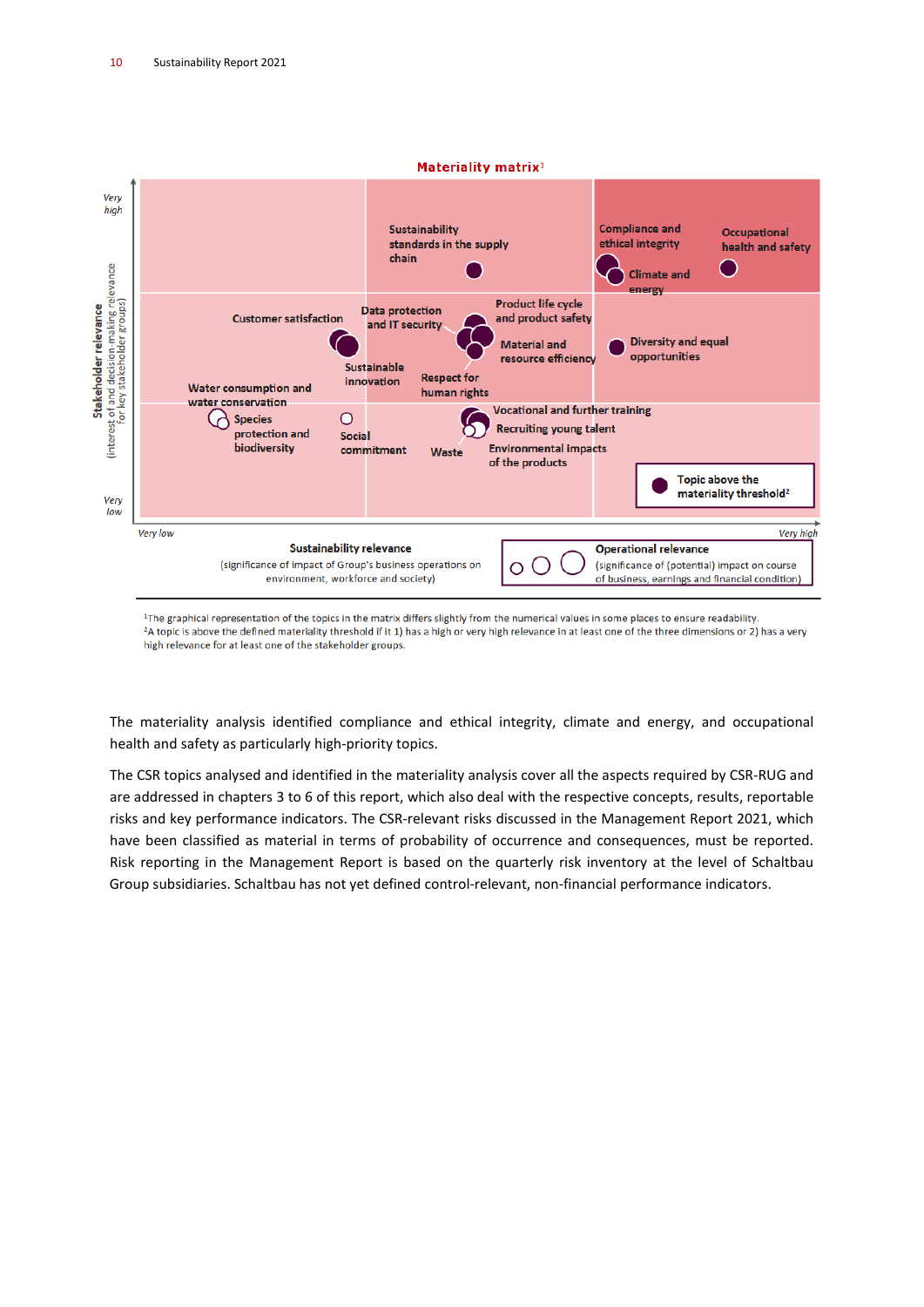| <b>ASPECT PURSUANT TO CSR-RUG</b>                   | <b>TOPIC</b>                                    | <b>CHAPTER</b>                                                       |  |
|-----------------------------------------------------|-------------------------------------------------|----------------------------------------------------------------------|--|
| Combatting corruption and bribery                   | Compliance and ethical integrity                | 6. Compliance                                                        |  |
| Employee issues                                     | Occupational health and safety                  | 5.3. Occupational health and safety                                  |  |
|                                                     | Diversity and equal opportunities               | 5.2. Employee rights and equal oppor-<br>tunities                    |  |
|                                                     | Vocational and further training                 | 5.4. Recruitment, vocational and fur-<br>ther training               |  |
|                                                     | Recruiting young talent                         | 5.1. Employment trends                                               |  |
|                                                     |                                                 | 5.4. Recruitment, vocational and fur-<br>ther training               |  |
| Environmental issues                                | Climate and energy                              | 4.1.2 Energy and environmental man-<br>agement                       |  |
|                                                     |                                                 | 4.2. Climate-relevant emissions                                      |  |
|                                                     |                                                 | 4.1.3 Resource-efficient and<br>eco-<br>friendly products            |  |
|                                                     | Material and resource efficiency                | 4.1.1 Conserving resources                                           |  |
|                                                     |                                                 | 4.1.3 Resource-efficient<br>and<br>eco-<br>friendly products         |  |
|                                                     | Sustainable innovation                          | Resource-efficient<br>4.1.3<br>and<br>eco-<br>friendly products      |  |
|                                                     |                                                 | 3.2. Sustainable innovation                                          |  |
| Human rights                                        | Respect for human rights                        | 5.5. Human rights and the supply chain                               |  |
| Human rights/environmental issues/<br>social issues | Sustainability standards in the<br>supply chain | 5.5. Human rights and the supply chain                               |  |
| Other                                               | Product life cycle and product<br>safety        | 4.1.3<br>Resource-efficient<br>and<br>eco-<br>friendly products      |  |
|                                                     |                                                 | 3.1. Customer satisfaction, product life<br>cycle and product safety |  |
|                                                     | Data protection and IT security                 | 6.2. Data protection and IT security                                 |  |
|                                                     | Customer satisfaction                           | 3.1. Customer satisfaction, product life<br>cycle and product safety |  |

## Overview table: Allocation of the topics addressed in the report to the aspects in accordance with CSR-RUG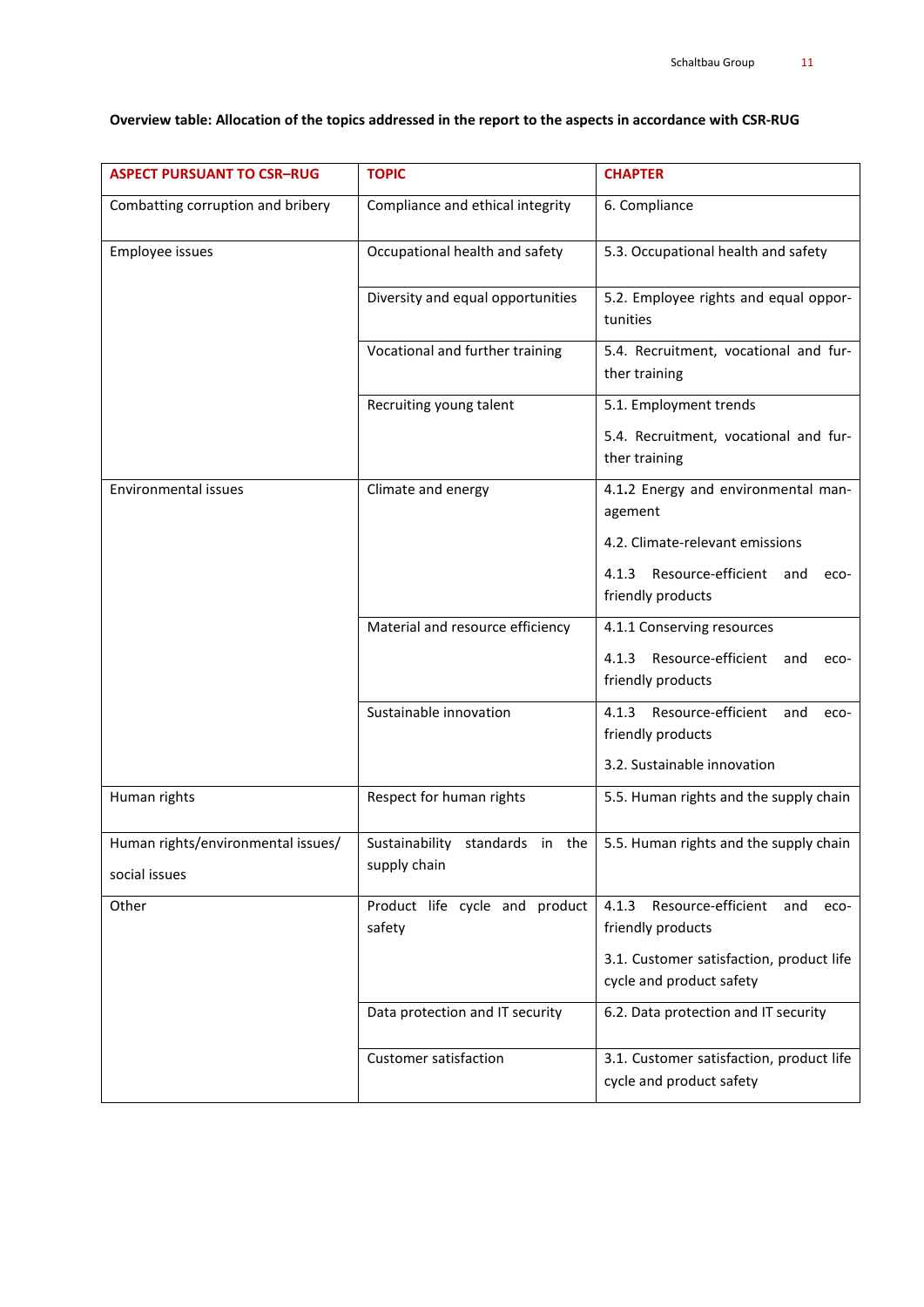# 2.2. Stakeholder dialogue and ESG rating<sup>[1](#page-11-0)</sup>

In addition to identifying and analysing material issues, the Schaltbau Group's management team also sees it as important to maintain an ongoing dialogue with its stakeholder groups. These include customers, ESG-oriented rating agencies, analysts and investors, employees, and representatives from the worlds of science, research, education and politics.





The Schaltbau Group is in regular dialogue with its stakeholders. Examples of communication channels through which this dialogue takes place are:

- The corporate website, including a dedicated "Investor Relations" section
- The EcoVadis ESG rating
- The Sustainability Report
- Regular personal discussions with media representatives and capital market participants
- Employee surveys and informational events
- Various committee and association meetings
- Research cooperations with universities

Apart from these mechanisms, individual Group companies implement further initiatives. In addition to the materiality analysis, the insights gained from interaction with stakeholders are incorporated in the ongoing management of CSR. In most cases, the issues arising in dialogue with stakeholders are partial aspects of the focal points already identified in this analysis. These dialogues therefore contribute to a continual reappraisal of the understanding of key stakeholder expectations. They enable us to identify specific risks and opportunities in good time and adjust our business operations accordingly.

This approach is also reflected in the results of the EcoVadis ratings. EcoVadis is a rating platform that specialises in providing ESG ratings of suppliers to global supply chains. The methodology underlying the rating is based on internationally acknowledged CSR standards, including the Global Reporting Initiative (GRI), the Unit-

<span id="page-11-0"></span><sup>&</sup>lt;sup>1</sup> ESG is short for Environment, Social and Governance.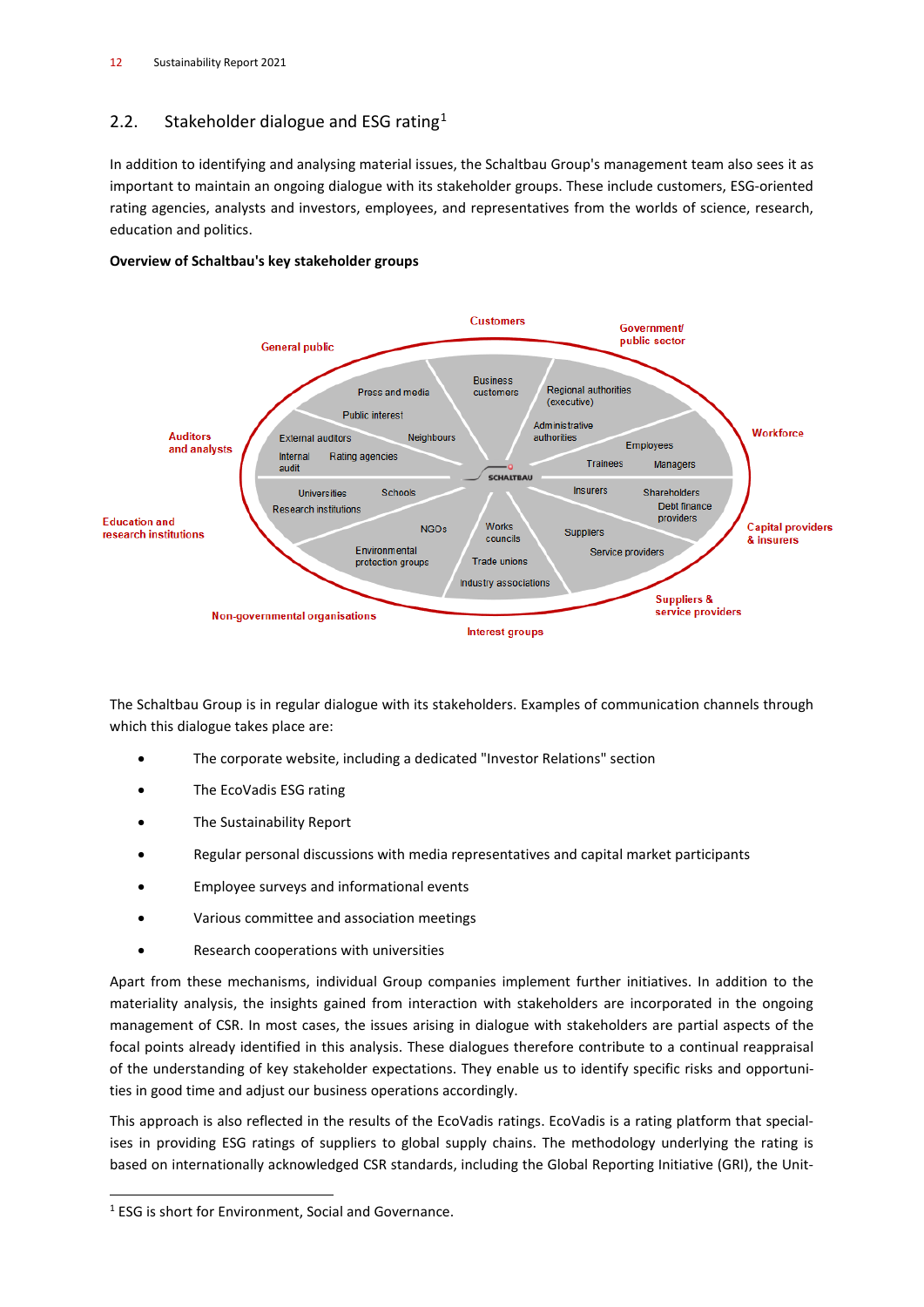ed Nations Global Compact (UNGC) and ISO 26000. As the first Group-wide rating was conducted by EcoVadis in the fiscal year 2017, the Schaltbau Group achieved Bronze status. In 2019, Schaltbau achieved Silver status for the first time, which has been affirmed every year since then with steadily improving scores. In 2022, a new rating process will be initiated with the aim of improving the Group's rating even further. Schaltbau Group subsidiaries are included in the EcoVadis rating and will provide their business partners with detailed information on the rating upon request. EcoVadis conducts its rating process at Group level among Schaltbau Holding AG subsidiaries.

## 2.3. CSR strategy and aims

As an active, responsible corporate citizen, the Schaltbau Group works continually to make its business activities and products sustainable, to use resources more efficiently, and to present itself on the market as an attractive employer. The Group's corporate activities are based on responsibility, trust, reliability and innovation.

Based on the results of the first materiality analyses and the legal requirements of CSR-RUG, in 2017 the first CSR strategy was developed, including a detailed package of measures, which comprises aims, measures, KPIs and responsibilities and has formed the basis for CSR activities in recent years.

Since then, the CSR strategy has continued to pursue the overarching aim of continuously improving the competitiveness of the Schaltbau Group in strict compliance with internationally acknowledged ethical and legal principles, taking market requirements duly into account.

The main focal points of the CSR strategy are:

- Legal compliance: The Schaltbau Group acts strictly in accordance with legal requirements and pursues a rigorous compliance management policy.
- EcoVadis ESG rating: The Schaltbau Group aspires to maintain the Silver status achieved in the most recent Group-wide EcoVadis CSR rating and continue improving its performance. The rating certifies that the Schaltbau Group's business activities comply with internationally acknowledged CSR standards.
- Transparency: The Schaltbau Group maintains an open dialogue with its stakeholders and reports regularly on CSR activities.
- Measurability: The Schaltbau Group works constantly to measure, manage and improve the sustainability of its operations. The management systems, some of which have already been implemented, provide the Group with information and data that enable it to specifically optimise its activities.

In order to achieve these strategic aims, in 2017 and 2018, CSR management concentrated on compiling quantitative environmental indicators and further professionalising its reporting processes. As of 2019, the focus was increasingly on CSR-related issues. In 2019, CSR management conducted an initial review of the two issues "sustainable supply chain and human rights" and "climate management". In 2020, the topic of climate management was further addressed and in 2021, a carbon footprint assessment was included in the Sustainability Report for the first time. Another topic of focus in 2020 was the complete revision of the materiality analysis described above. The updated materiality analysis for 2020 showed that the CSR priorities pursued to date continue to be valid, particularly the topic of occupational work and safety. Consequently, a new KPI was recorded during the year under report, i.e. in addition to accident frequency, accident severity is now also being reported for the first time. The report also covers employees paid according to collectively agreed pay scales for the first time.

In addition to the strategic work undertaken to date, it should also be noted that Schaltbau has been a signatory to the United Nations Global Compact (UNGC) since 2019 and is therefore committed to ten internationally recognised principles of corporate responsibility. These principles fall into the categories of human rights, la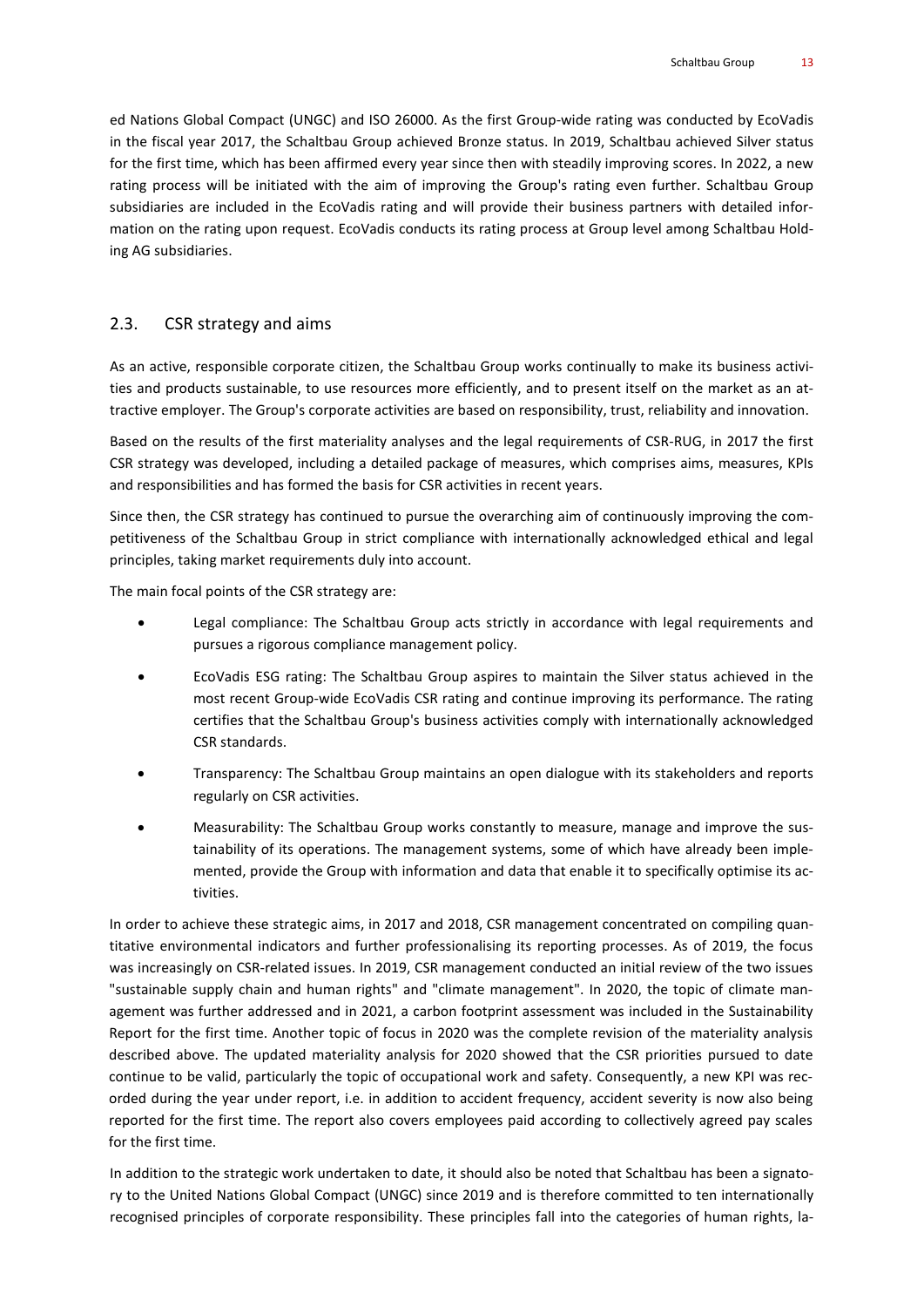bour standards, environment and climate, and corruption prevention, all of which have already been taken into account in the new materiality analysis. Since 2019, the Sustainability Report has also included a progress report in accordance with UNGC requirements (for further information, please see page 35).

# 2.4. CSR organisation and responsibility

The following chart shows the current CSR organisational structure, based on the CSR strategy and sustainability reporting requirements. In addition to the CSR Officer at holding company level, each subsidiary has a CSR representative and each segment a CSR segment officer. There is also a CSR working group, which works on further developing CSR management in regular meetings and discussions and consists of the CSR Officer and the CSR representatives.



## **Overview of the CSR organisation within the Schaltbau Group**

The CSR reporting process is structured hierarchically from the subsidiaries via the Group segments to Schaltbau Holding AG. Sustainability reporting at Schaltbau is based on a two-stage consolidation and validation process at segment and holding company level in order to ensure the high reliability, quality and consistency of the data. The Sustainability Report is prepared on the basis of the aggregated data.

The first steps towards CSR management at holding company level were taken in 2018 with the implementation of a Group-wide data compilation system for selected non-financial performance indicators. In the fiscal year 2019, these performance indicators were expanded to include the compilation of a carbon footprint assessment. A Group-wide CSR corporate policy was also introduced in 2019. In line with this policy, the Schaltbau Group's Code of Conduct, which was revised in 2020, defines its expectations regarding the lawful conduct and integrity of its employees. New employees receive training in this field. Violations of the Code of Conduct will not be tolerated and can result in disciplinary action.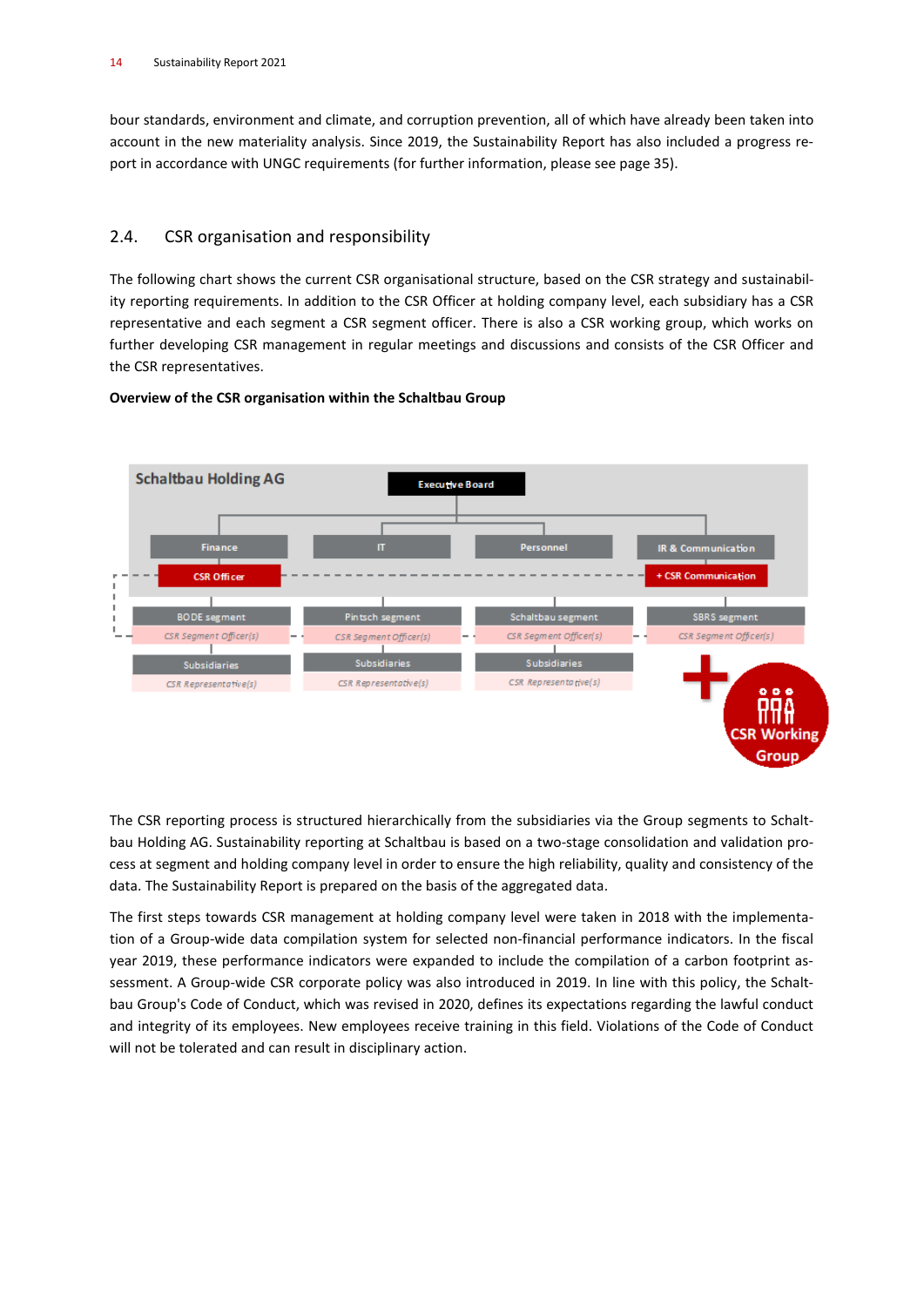## 2.5. Incentive systems

The remuneration system applied at Schaltbau Holding AG is based on the principles of performance and earnings and represents a corporate culture of reward for services rendered. The total remuneration of the Executive Board comprises both fixed and performance-related components.

Criteria for the appropriateness of remuneration include the particular tasks performed by each of the Executive Board members, their personal performance, the performance of the Executive Board as a whole, the economic situation, the success and the future prospects of the business, taking the market environment into due consideration, the customary amount of remuneration and the remuneration structure compared with the wage and salary structure, both within the Group itself and in other companies of comparable size and industry.

The contracts of service and the structure of the remuneration system for the members of the Executive Board are reviewed and determined by the full Supervisory Board, in accordance with statutory provisions. Due to the delisting of Schaltbau, the remuneration of individual members of the Executive Board is not disclosed. As of 31 December 2021, the shares of Schaltbau Holding AG are no longer traded on the regulated market but on the Regulated Unofficial Market (Freiverkehr), which means it is no longer mandatory to disclose the remuneration of individual Executive Board members.

The remuneration system does not currently stipulate any explicit CSR targets. However, the structure of the target agreements for professional and executive staff allows for CSR targets to be implemented in the target agreements.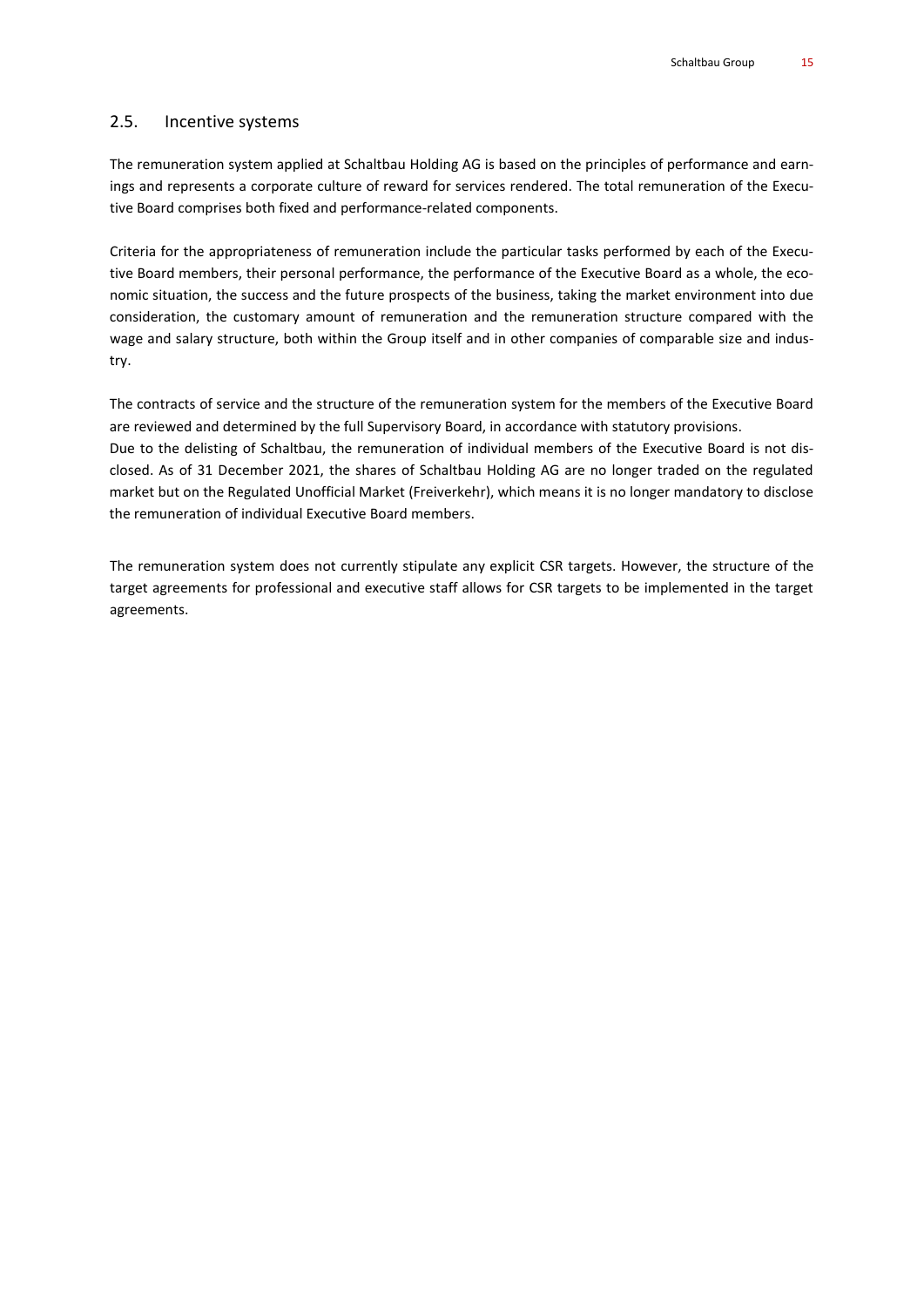## **3. CUSTOMER INTERESTS AND PRODUCT MANAGEMENT**

## 3.1. Customer satisfaction, product life cycle and product safety

## **ORGANISATION, POLICIES AND PROCESSES | AIMS**

The Schaltbau Group aims to ensure a high level of product safety, quality and durability. In order to protect the Group's reputation and the interests of its customers, potential production risks are limited by comprehensive regulations and the application of processes relating to quality management, product safety and occupational health and safety. The main companies of the Schaltbau Group are certified in accordance with ISO 9001 standards and also meet other industry-specific quality management standards. Therefore, 99% of the Schaltbau Group's employees work in accordance with certified quality standards. As part of the certification process, the Group's companies are required to provide information on their targets, including time frames and the level of target achievement.

The management teams of the Germany-based companies that operate production sites are formally involved in environmental, product and quality management and regularly informed by those responsible about product and development planning and the management of environmental impacts.

#### **MEASURES**

Extending the life cycle of products is part of the core business of SBRS GmbH, which specialises in maintaining and refurbishing trains. A longer life cycle ultimately leads to less waste and reduces the use of natural resources. SBRS GmbH is thus making a key contribution to optimising the total cost of ownership across the entire life cycle of products and at the same time helping customers to meet passengers' needs for greater convenience and functionality.

To ensure outstanding quality and high safety standards, the Group's products are subject to strict quality and defect management procedures. For this reason, customers are also sometimes involved in quality management when conducting audits. Quality management measures resulting from these internal or external audits are monitored by the quality department and checked for effectiveness.

#### **RESULTS**

Group-wide performance indicators in the fields of quality management and customer satisfaction are not currently being recorded. However, at the companies Schaltbau GmbH, SBRS GmbH, Schaltbau India Pvt. Ltd., Rawag Sp. z.o. and XI'AN Schaltbau Electric Co. a comprehensive range of performance indicators is already being implemented, including supplier and production quality, the product defect rate, failure costs, warranty costs and repair costs. Some of these companies have also set themselves specific quality targets.

#### **RISKS**

The principal risks that can arise in conjunction with customer interests and product management are warranty risks and customer-related project delays. These are described in detail in the Risk Report within the combined Management Report for Schaltbau Holding AG and the Group for 2021.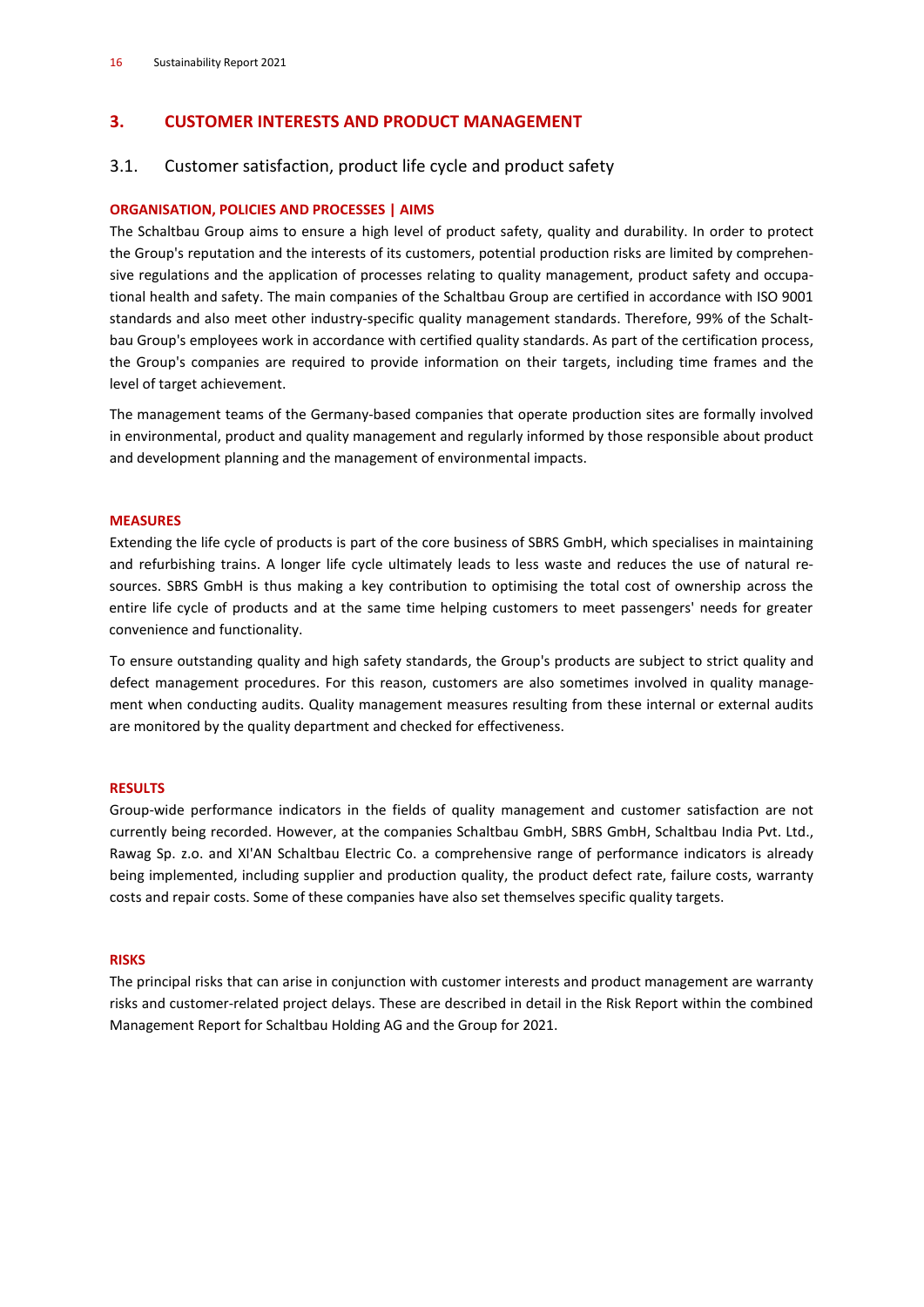#### 3.2. Sustainable innovation

#### **ORGANISATION, POLICIES AND PROCESSES | AIMS**

The Schaltbau Group aims to ensure a high level of product safety and quality and continually supplements its range of products and services with innovative and digital solutions by investing in research and development. As an enterprise operating on a global scale, the Schaltbau Group has a great deal of responsibility for the sustainable development of products that take into account the interests of users and meet the requirements of occupational health and safety and environmental protection, creating sustainable added value for its customers at the same time.

As a rule, the R&D departments of the various Group subsidiaries are responsible for product development and innovation. Resource efficiency is already taken into account at this point: modular product designs make it easier to replace defective components during the use phase and thus extend the life cycle of the Group's products. The Schaltbau Group's sales companies are frequently in close contact with the R&D departments, providing customer feedback and information on market requirements.

The Schaltbau GmbH Group plans to expand its business to include the fields of New Energy/New Industry and E-Mobility based on DC technology. During the year under report, a major focus of further development was again on contactors for safety-related DC applications, a field in which Schaltbau concentrated on developing very low contact transition resistances with the aim of significantly reducing power losses when handling highcurrent loads. The development conserves valuable resources and enables the applications to be operated in a more economical and sustainable manner. Furthermore, the connectors Schaltbau has developed for highcurrent/high-voltage applications already make it possible to charge and operate industrial trucks on a daily commercial basis. In the foreseeable future, Schaltbau will be ready to launch a new type of connector system that is very small and suitable for connecting battery applications internally, making battery packs easier to maintain without increasing their size.

#### **MEASURES | RESULTS**

Schaltbau Group companies are individually involved in a variety of innovation and product development projects.

The silicon carbide battery charger developed by SBRS GmbH in 2020, for which it won the TOP 100 Award for Germany's most innovative SMEs, is meanwhile in use at various locations. Together with all the other charging stations supplied by SBRS GmbH, over 7,000 tonnes of carbon emissions have already been avoided according to the SBRS GmbH climate counter (see also 4.1.3. Resource-efficient and eco-friendly products).

SBRS GmbH reviews customer tenders for e-mobility charging infrastructure and refurbishment projects with regard to their environmental sustainability, enabling it to prioritise projects and offers that are expected to have a particularly positive impact in terms of sustainability.

In 2019, Bode – Die Tür GmbH introduced the concept of condition-based maintenance (CBM) in an initial customer project. The procedure is designed to replace the previous interval-based system and maintenance and repair work are now carried out according to the degree of wear on the components, avoiding them being unnecessarily replaced prematurely, but optimally used until the end of their life cycle. The concept also increases the availability of boarding systems deployed in regular passenger services, as any deterioration in the quality of key components can now be detected before a failure occurs. Based on the positive feedback from the first customer project, the concept was additionally driven forward in 2020 and is now available as a generic platform for projects in both the Road and the Rail lines of business. Follow-up projects are currently ongoing with both OEMs and vehicle operators regarding the use of CBM algorithms and a two-year field test at a Swiss railway company was successfully completed in 2021. The results fully confirmed the suitability of the algorithms developed for this purpose.

Likewise at Bode – Die Tür GmbH, for several years now, various technologies and materials in the field of lightweight design have been researched as part of a collaborative project and lightweight doors are currently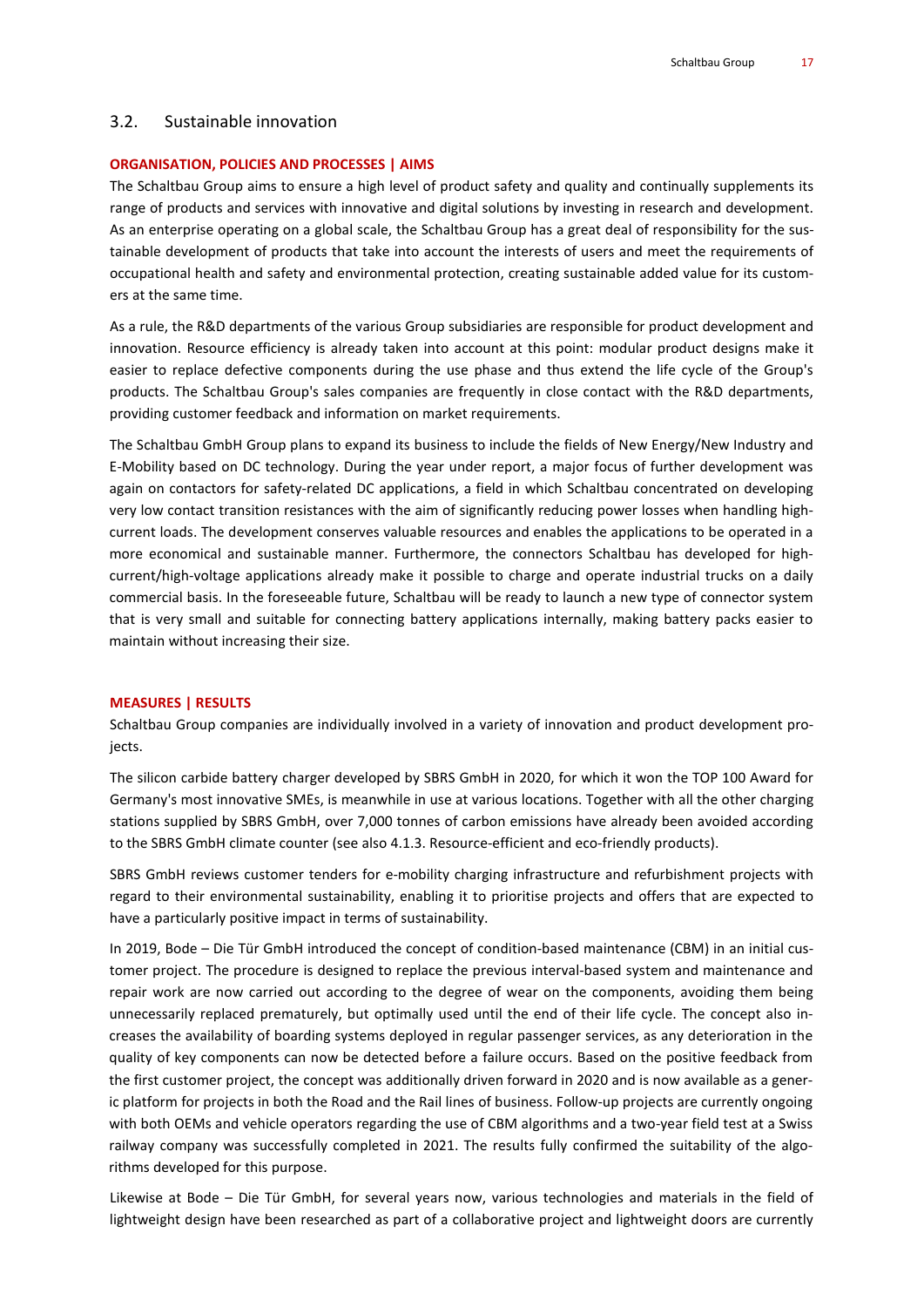being developed on this basis. The reduced door weight will also make it possible to simplify the design of the door drive units. Due to the improved heat insulation characteristics typical for lightweight materials, the use of lightweight doors can also potentially reduce the amount of energy required to heat railway carriages. The project was successfully concluded in 2020. The aim of the project, i.e. to develop more sustainable structural components for boarding systems in rolling stock applications, was fully achieved. The next step now is to develop a concept for manufacturing the doors in a semi-automated production line.

Pintsch GmbH uses highly efficient LEDs and state-of-the-art optical and electronic equipment in its signals, which not only considerably prolongs their service life, but also increases the efficiency of its products, significantly reducing maintenance and other costs for the customer. For this reason, in 2021, Dutch Railways decided to replace all the signals it currently deploys throughout the Netherlands with new products made by Pintsch GmbH. The first deliveries for this order are scheduled for 2022.

#### **RISKS**

The main risks that can arise in conjunction with sustainable innovation are development and design risks, particularly those associated with the launch of new products, and warranty risks. These are described in detail in the Risk Report within the combined Management Report for Schaltbau Holding AG and the Group for 2021.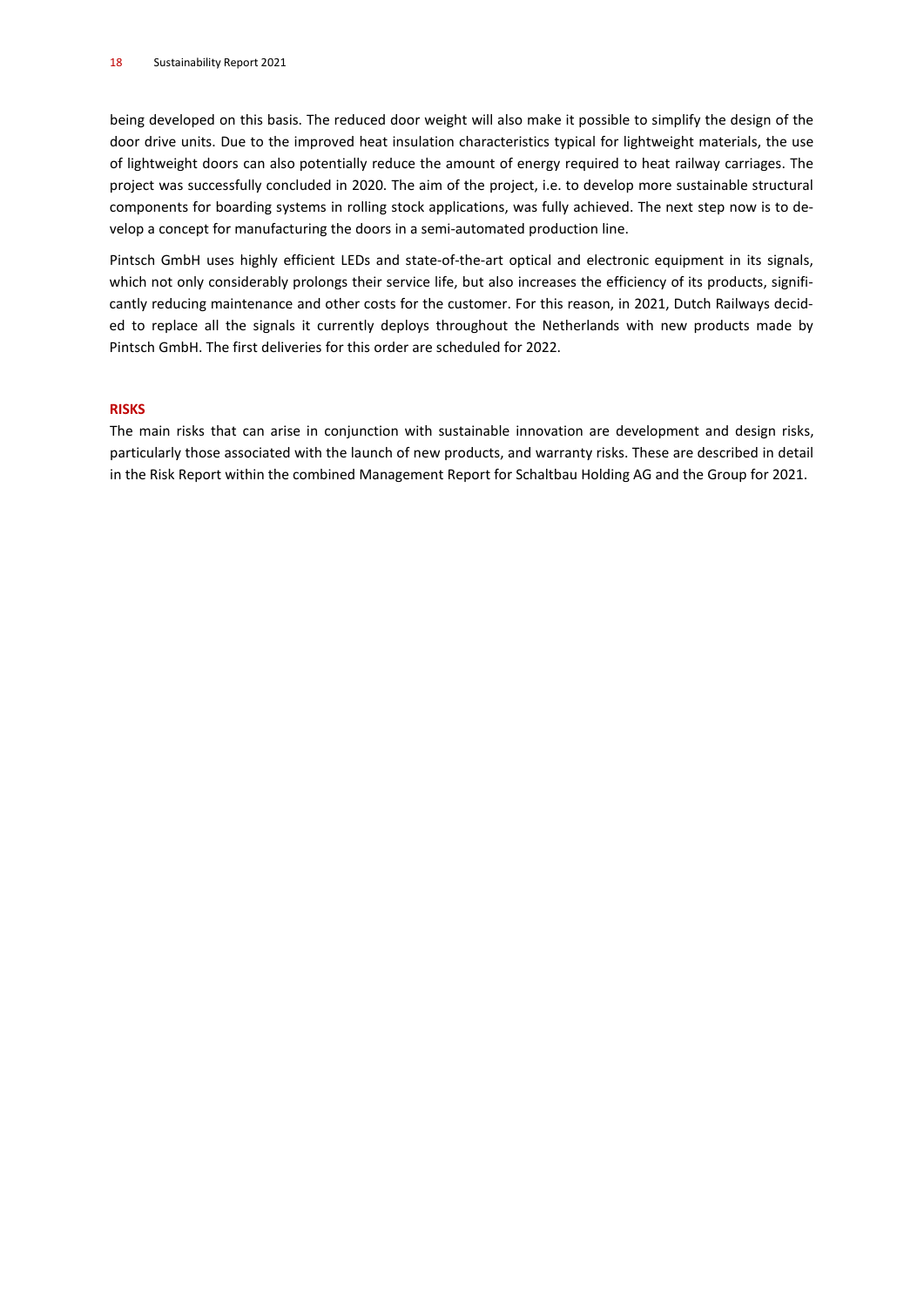#### **4. ENVIRONMENT**

#### 4.1. Resource-efficient management

#### **4.1.1. Conserving resources**

#### **ORGANISATION, POLICIES AND PROCESSES**

The manufacturing of long-lasting, sustainable products and the efficient use of resources and raw materials are an integral part of the Schaltbau Group's corporate philosophy and for these reasons it places great emphasis on protecting the environment. The Group's resource management system is based on principles, policies and guidelines that are set out in the Code of Conduct and all employees are required to adhere to them.

At the operational level of the most important Schaltbau manufacturing companies in Germany, risk analyses are performed on an ongoing basis, for example to replace materials that are hazardous to health or to prevent groundwater contamination.

#### **MEASURES | RESULTS**

All Schaltbau Group companies have already implemented a variety of individual measures to conserve resources. For both environmental and cost reasons, energy and water consumption as well as waste are reduced to a minimum or ideally even avoided altogether during the production process. Moreover, Schaltbau companies take active steps to minimise emissions and protect the environment when developing their products, as described under 4.1.3. and 4.2.

Any wastes generated during production are either recycled or properly disposed of in an eco-friendly manner. For the Schaltbau Group's Germany-based companies, waste statistics have been collected on both recycling and disposal, making it possible to draw conclusions about the quantities of waste generated by the various Schaltbau companies and identify potential for improvement. Guidelines on waste prevention and regular information in newsletters are additional measures aimed at raising employees' awareness of the need to separate and recycle waste. Reusable packaging is always used to the extent possible. As a general rule, Schaltbau puts great emphasis on only placing orders with waste management and transport companies that are certified as waste disposal specialists. The Schaltbau Group's main manufacturing companies outside Germany also take various measures to improve waste recycling rates and minimise disposal.

Moreover, Schaltbau Group companies use raw materials in a resource-friendly, efficient manner in all their production processes. The Schaltbau Group is committed to using environmentally friendly technologies and invests continuously in research and development with the aim of making its manufacturing processes and products even more sustainable. The refurbishment activities of SBRS GmbH comprise the general overhauling and repair of intensively used rolling stock, again helping to conserve resources and raw materials and promote the efficient reuse of materials. The strategy not only benefits the customer, but also the environment and the Schaltbau Group itself.

#### **TARGETS**

There are currently no Group-wide targets in place regarding resource conservation, as this task is performed at subsidiary level. Schaltbau GmbH, for example, has set itself the target of improving its waste disposal concept during the coming year. SBRS GmbH was able to fully achieve its targets for maintaining reduced paper consumption and systematically separating its waste during the fiscal year 2021, despite business expansion.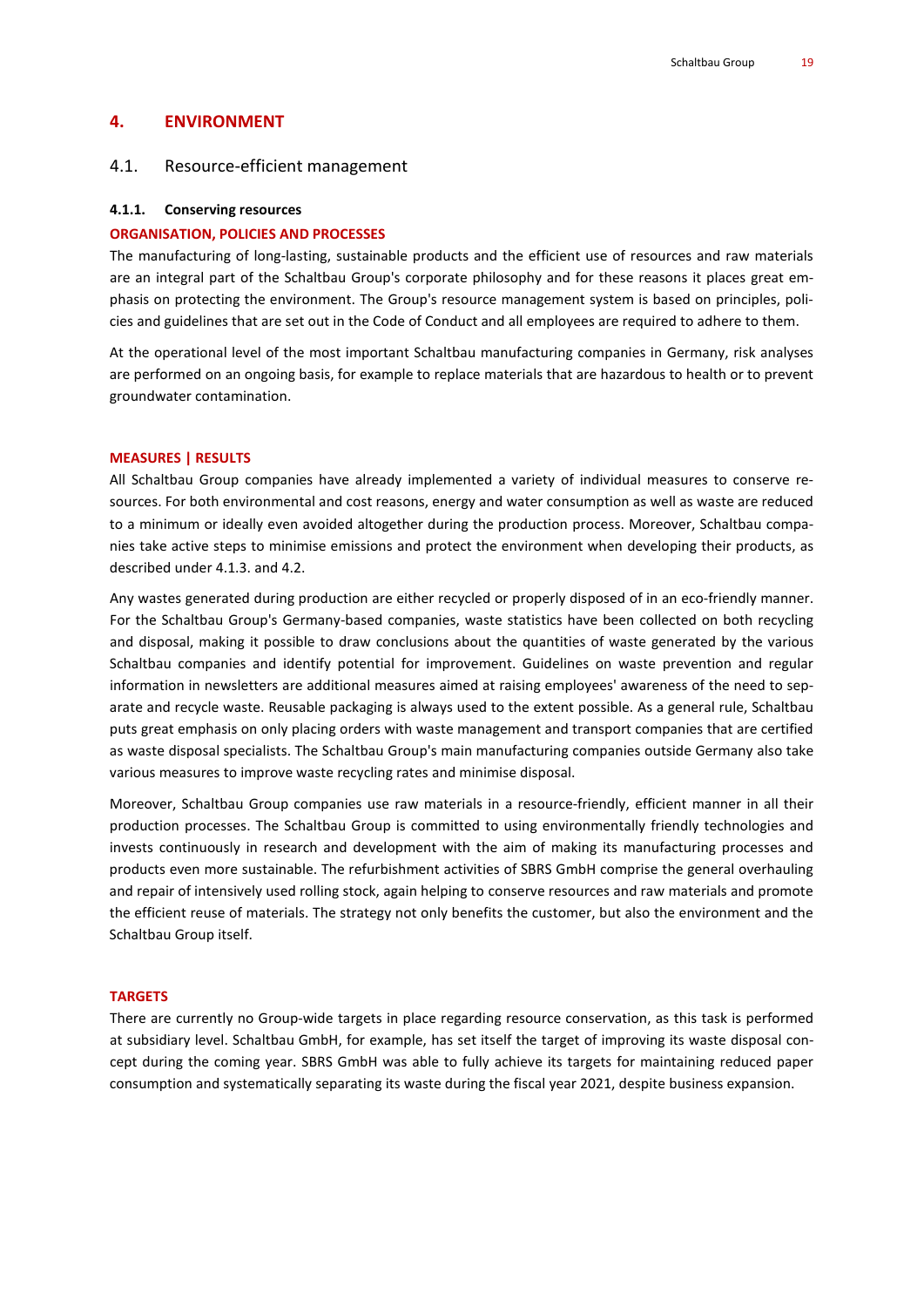#### **4.1**.**2. Energy and environmental management**

#### **ORGANISATION, POLICIES AND PROCESSES**

Eight of the Schaltbau Group's 14 manufacturing companies have an environmental management system in place that is certified in accordance with ISO 14001 (equivalent to a coverage of 44% of employees), within which a corporate environmental policy, environmental goals and an environmental programme have been defined. These certifications are subject to regular reviews, thereby creating incentives for a continuous improvement process.

#### **TARGETS | MEASURES**

SBRS GmbH already defined specific targets back in the fiscal year 2017. These relate primarily to electricity consumption, the reduction targets of which were fully achieved in the fiscal year 2021. For example, electronic loads were obtained that enable energy to be fed back into the battery chargers during long-term tests, which was previously done using load resistors, generating unused waste heat. Returnable packaging is used to the extent possible, e.g. in collaboration with customers such as Stadler and Bombardier.

For several years now, Schaltbau GmbH has also regularly set itself reduction targets for its various production sites and office buildings. In 2022, for example, Schaltbau GmbH plans to replace its interior lighting systems.

Examples of measures taken to reduce energy consumption in office buildings and production facilities within the Schaltbau Group, both in the year under report and in the past, firstly include changes in everyday working life, such as switching off lights and PCs at the end of each working day. Secondly, the Group is successively replacing its existing IT equipment with more energy-efficient devices and conventional servers are making way for virtual versions. Other measures included the insulation and modernisation of production buildings, the successive renewal of machinery and the installation of energy-efficient LED lighting. Photovoltaic systems and combined heat and power plants are also being utilised.

For several years, both Schaltbau GmbH and Bode – Die Tür GmbH have had access to an environmental data collection system that covers the aspects of electricity, water, heating oil, natural gas and waste. Based on these best practices, in the fiscal year 2018 Group-wide KPIs were introduced via workshops. Moreover, in the fiscal year 2018, a Group-wide data collection system was established to record energy consumption. In 2019 and 2020, the data collection system was further expanded to enable the Group to assess its carbon footprint. Moreover, several of the Schaltbau Group's foreign companies actively monitor their electricity, gas and water consumption throughout the year.

#### **RESULT**

In the fiscal year under report, the Schaltbau Group consumed a total of 32,466 MWh of energy. At just under 40%, electricity consumption accounted for the largest share of total energy utilisation. The following overview provides information on energy consumption: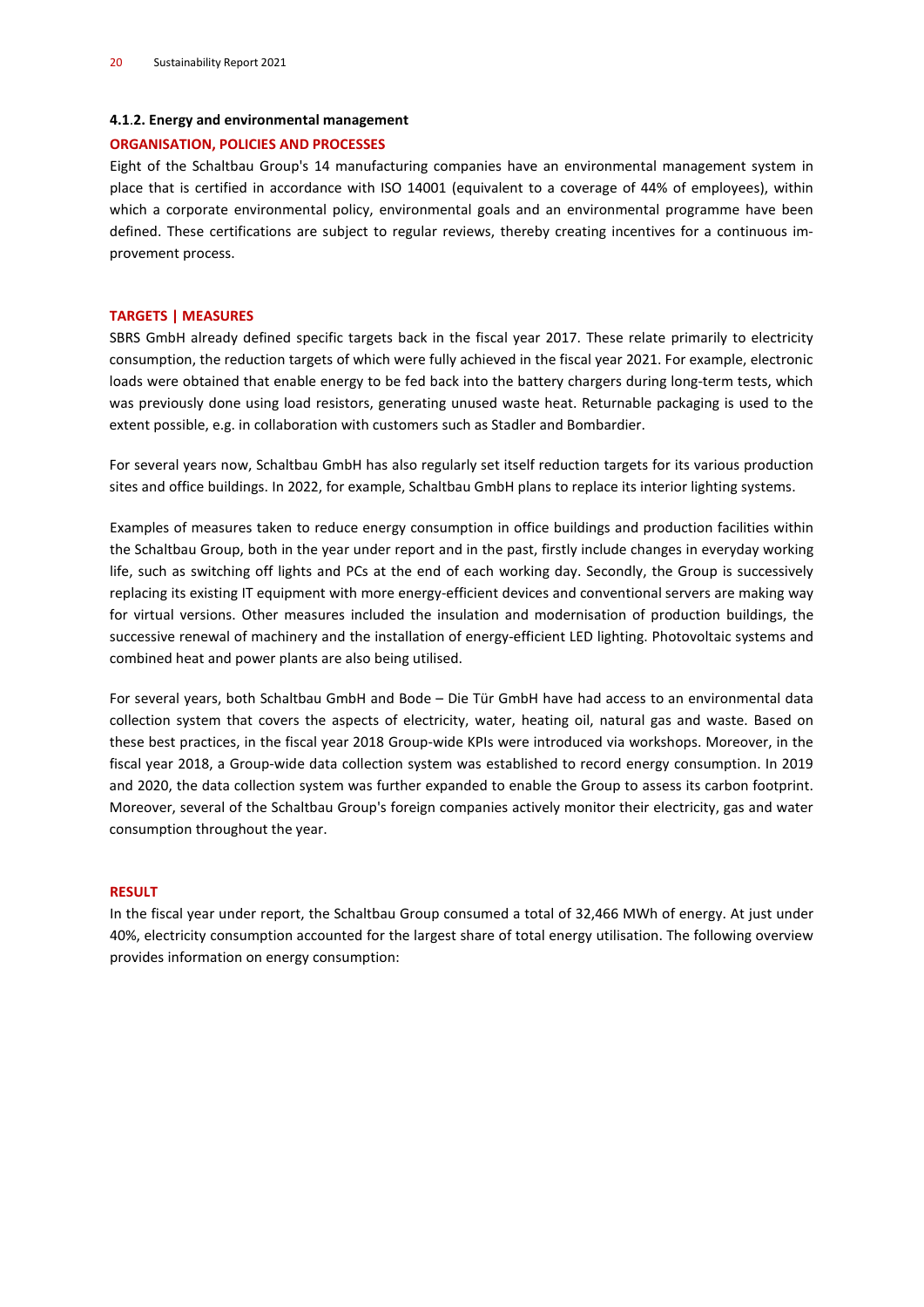

The slight rise in energy consumption is mainly due to an increase in the Group's total output. The previous year's sharp drop in fuel consumption due to COVID-19 remained more or less at the same level due to the continued reduction in travel and the use of company cars as well as the fact that many employees worked from home.

#### **4.1.3. Resource-efficient and eco-friendly products**

#### **ORGANISATION, POLICIES AND PROCESSES**

The Schaltbau Group fosters long-term customer relationships and manufactures railway-related products that generally have a life cycle of at least 30 years. The R&D departments of the various Schaltbau Group companies are responsible for innovation and product development and also create modular product designs in the course of their work. Modular product designs make it easier to replace defective components during the use phase and thus extend the life cycle of the products, which helps to conserve resources.

For more information on sustainable product innovation, please see chapter 3.2.

#### **MEASURES | RESULTS | TARGETS**

In principle, increasing the volume of passengers and freight transported by rail helps reduce the amount of traffic on public roads and contributes towards lowering particulate matter,  $CO<sub>2</sub>$  and NO<sub>x</sub> emissions as well as overall noise pollution. By promoting the use of electrically powered railway and bus systems, the Schaltbau Group is making a significant contribution to decarbonising the atmosphere.

For instance, with its DC-based, high-performance, fast-charging stations SBRS GmbH is promoting the transition to e-bus fleets in environmentally aware cities, towns and municipalities. SBRS GmbH has installed a CO2 counter on its website, which shows the number of tonnes of CO2 that the charging stations installed by Schaltbau E-Mobility have saved compared to diesel-powered public buses (for further information, please go to: [http://www.schaltbau-refurbishment.de/\)](http://www.schaltbau-refurbishment.de/).

In the fiscal year 2021, the German Electrical and Electronic Manufacturers' Association (ZVEI) nominated the management team of SBRS GmbH for the German Environmental Award 2021 because of its innovative, ecofriendly products and the German Federal Environmental Foundation (DBU) included it in the selection process.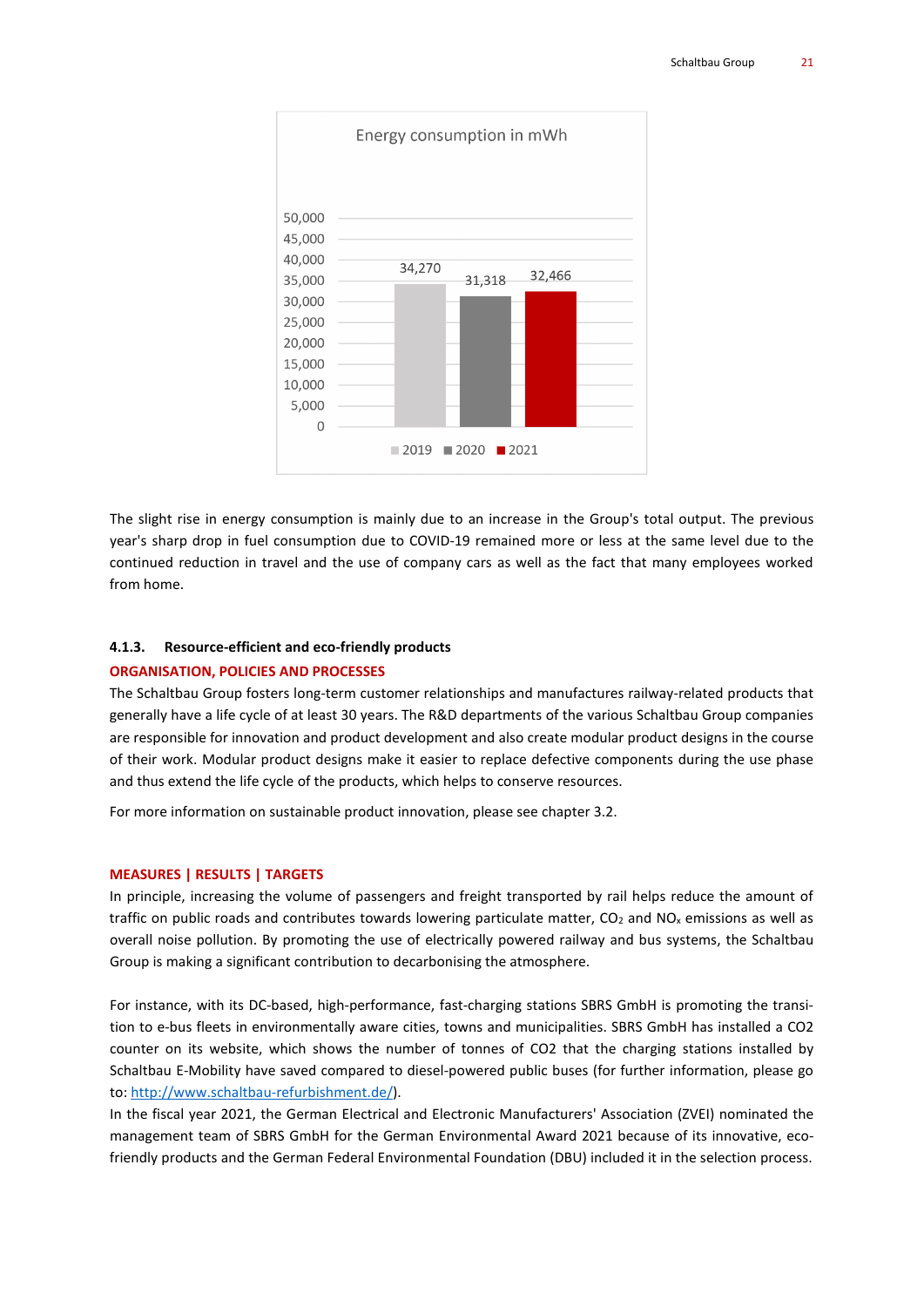With the aim of conserving resources, SBRS GmbH also carried out a project on circular economy in close collaboration with Prosperkolleg in 2021 [\(http://www.schaltbau-refurbishment.de/die-sbrs-erschliesst-potentiale](http://www.schaltbau-refurbishment.de/die-sbrs-erschliesst-potentiale-zur-zirkulaeren-wertschoepfung/#_blank)[zur-zirkulaeren-wertschoepfung/\)](http://www.schaltbau-refurbishment.de/die-sbrs-erschliesst-potentiale-zur-zirkulaeren-wertschoepfung/#_blank). SBRS GmbH also became a member of greentech.ruhr in December 2021.

There are currently no Group-wide targets in place regarding resource-efficient, eco-friendly products.

## 4.2. Climate-relevant emissions

#### **ORGANISATION, POLICIES AND PROCESSES**

During the year under report, Schaltbau continued to build on the groundwork of previous years regarding climate management, including purchasing more of its energy from low-carbon or renewable sources, taking various operational measures to reduce energy consumption, increasing the proportion of electrified vehicles in its fleet and, for the first time, the voluntary compensation of carbon emissions generated by SBRS GmbH. Going forward, the Schaltbau Group will continue to decarbonise its own operations and neutralise its carbon emissions, but will also turn its attention to new aspects such as mitigating climate-induced risks along the value chain.

## **MEASURES | TARGETS | RESULTS**

During the year under report, the Schaltbau Group collected the data required to calculate its carbon footprint for the third successive time. This carbon footprint assessment covers the direct (Scope 1) and indirect (Scope [2](#page-21-0)) carbon emissions on a Group-wide basis.<sup>2</sup>



<span id="page-21-0"></span> $2$  Scope 1: Emissions directly generated by energy consumption in buildings, fuel consumption, inert gas consumption and refrigerant losses.

Scope 2: Emissions generated by the consumption of electricity, district heating and district cooling. Emissions generated by the use of bought-in electricity are calculated via the market-based method.

The carbon emissions data were collected in accordance with the Corporate Accounting and Reporting Standard of the Greenhouse Gas Protocol.

Total emissions according to the location-based method: 11,717 t CO2e (2020: 11,464 t CO2e).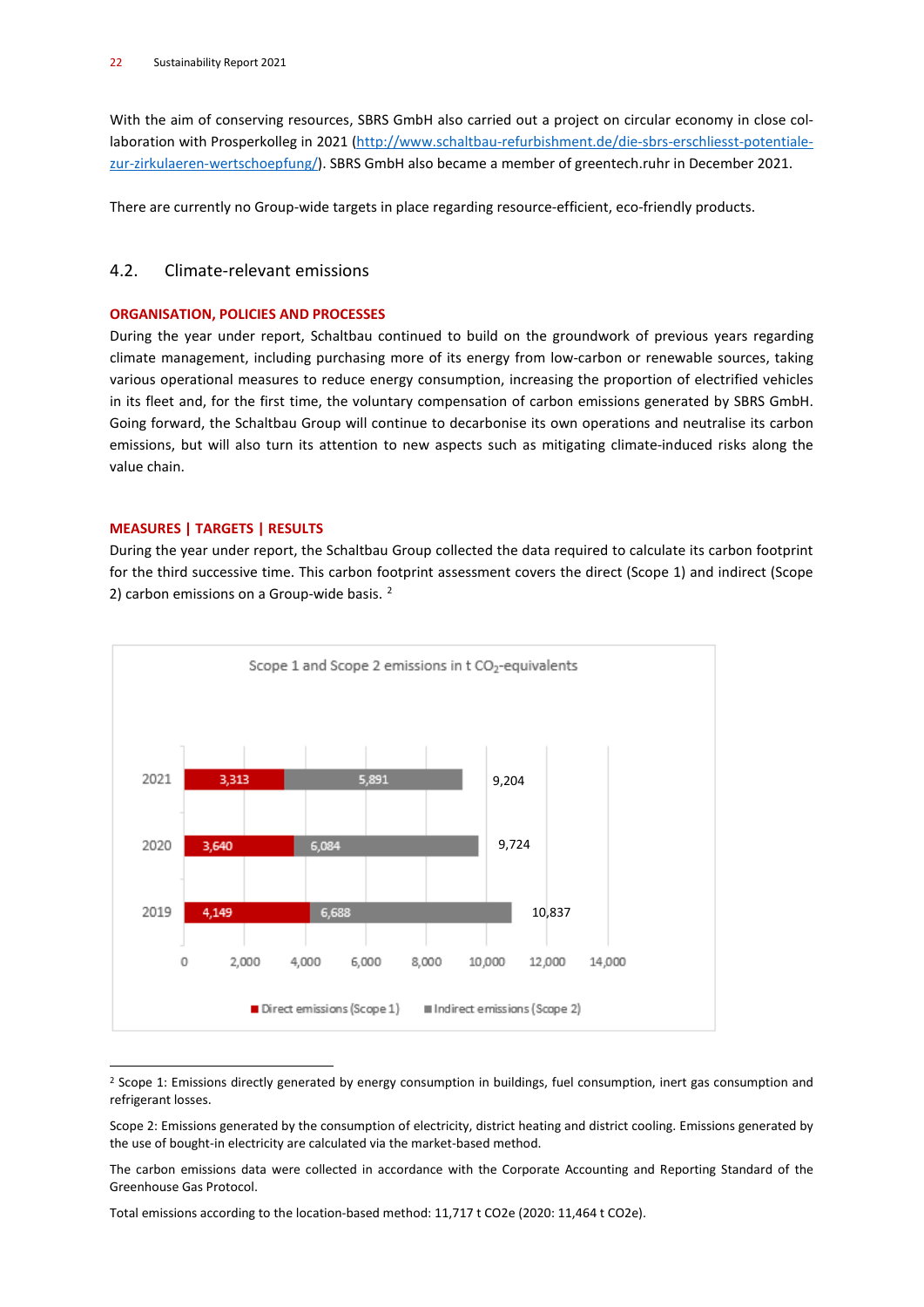Greenhouse gas emissions (Scope 1 and 2) amounted to 9,204 tonnes of carbon equivalents in the year under report (2020: 9,724 tonnes).The main sources of carbon emissions generated by the Schaltbau Group are electricity, natural gas and heating oil in stationary facilities. The majority of these emissions are generated by Group companies based in Germany and the Group's location in Poland.

The decrease in Scope 1 emissions is partially due to the modernisation of the heating system at Bode – Die Tür GmbH during the year under report, which has one of the highest energy consumption rates within the Schaltbau Group. The reasons for the slight reduction in Scope 2 emissions are primarily the increasing amount of electricity obtained from renewable energy sources and the switch to lower-emission tariffs for conventional electricity.

In 2021, SBRS GmbH became the first company in the Schaltbau Group to become climate-neutral by voluntarily offsetting its own Scope 1, Scope 2 and selected Scope 3 emissions by purchasing emissions reduction credits. The underlying carbon footprint assessment has been independently verified by the company innowise GmbH. The targets set for 2022 are to reduce greenhouse gas emissions through the company's own measures and efforts, as well as to achieve an audited life cycle assessment in accordance with DIN EN ISO 14040/14044 (further information available at: [http://www.schaltbau-refurbishment.de/die-sbrs-gmbh-ist-klimaneutral/\)](http://www.schaltbau-refurbishment.de/die-sbrs-gmbh-ist-klimaneutral/#_blank).

The Schaltbau Group revised its company vehicle policy during the fiscal year 2020 and is particularly supporting the selection of electrified vehicles for company use.

The exhaust emissions generated by the Group's vehicle fleet through business trips and other transportation are kept to a minimum by avoiding unladen trips and encouraging car sharing. When selecting its suppliers, Schaltbau France S.A.S. gives preference to locally based companies in order to minimise the emissions caused by goods transportation.

In collaboration with SBRS GmbH, Pintsch GmbH is planning to increase the number of charging stations already installed for electric vehicles on its staff parking area. Since October 2021, 14 additional charging stations have been installed, bringing the total number to 18. Electric and hybrid company vehicles are given preference for charging. Meanwhile, Pintsch GmbH has leased five hybrid vehicles and one all-electric model and additional vehicles are planned. The free charging stations can be used by employees. A charging station for electrified company vehicles has also been installed at Bode – Die Tür GmbH. A further six charging stations for company vehicles were scheduled for installation in 2021 and ten more for employees' vehicles are planned for the staff parking area. At Schaltbau GmbH, seven hybrid and three all-electric company vehicles are now in use. Schaltbau has invested in charging stations and suitable power points at its various locations to meet this requirement.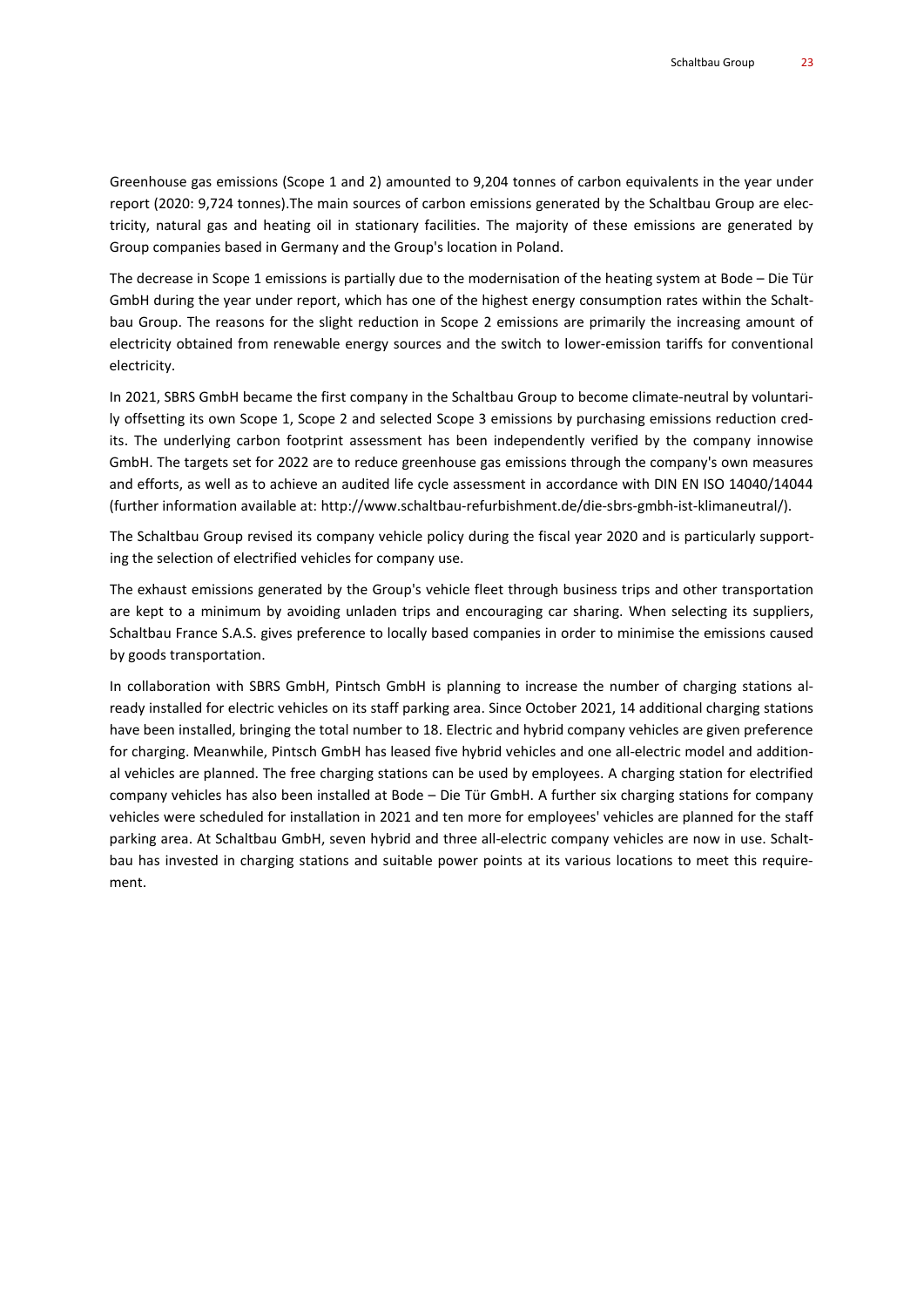## **5. EMPLOYEES AND COMPANY**

## 5.1. Employment trends

As of 31 December 2021, the Schaltbau Group employed 2,953 people, the majority of whom were between 30 and 50 years old. The main employee-related topics include the recruitment of junior staff, vocational training and further training opportunities, occupational health and safety, and equal opportunities.



In the year under report, the largest share of people recruited were under 30 years of age (46%), followed by 30-50 year olds (40%) and over 50 year olds (13%). The proportion of women among newly recruited staff rose slightly from 25% to 29%.

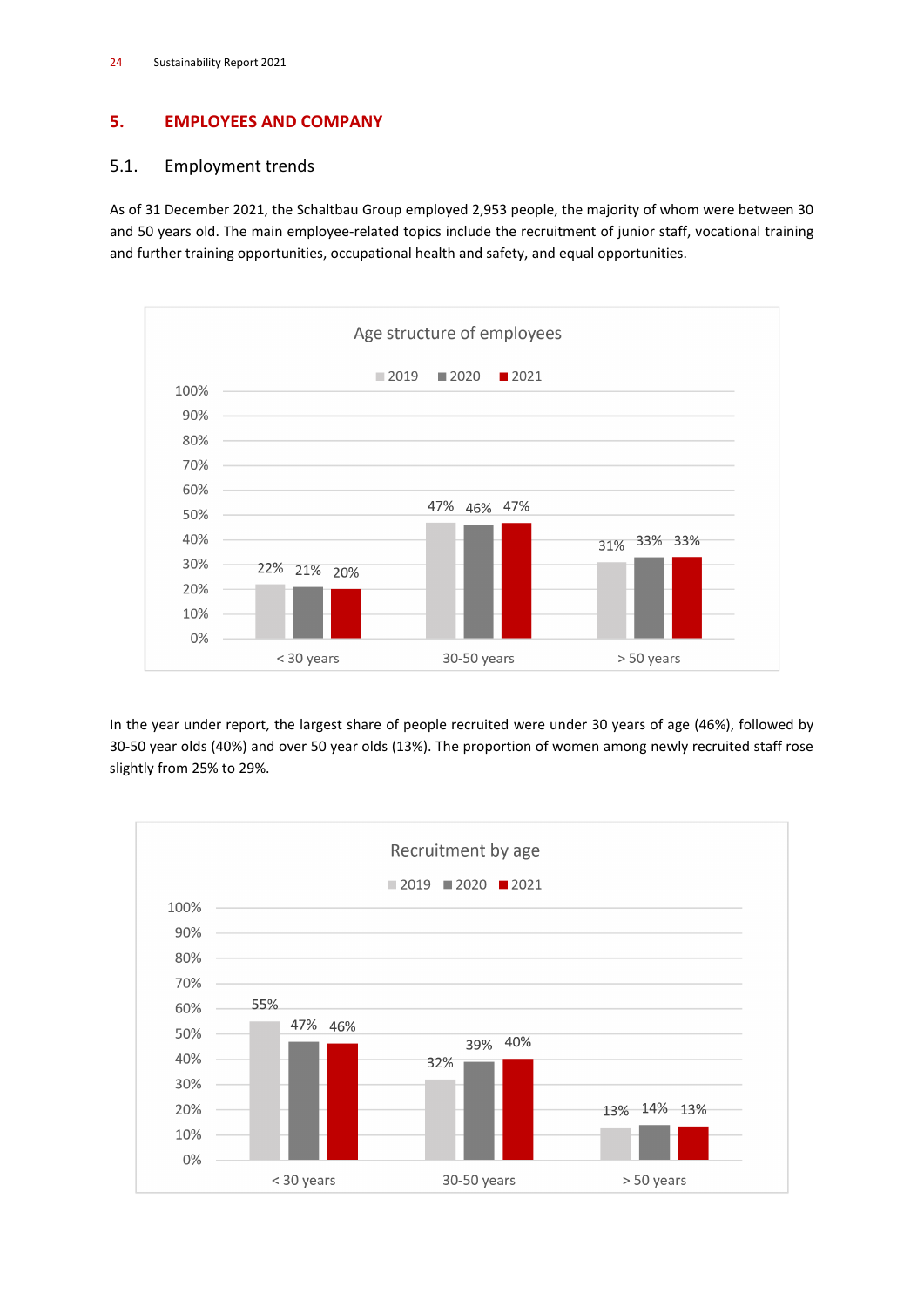

Employee fluctuation during the year under report was 12.3% and therefore almost 2% higher than the previous year's level. The figure also takes short-term, fixed-term employment contracts into account.

#### **RISKS FROM EMPLOYEE INTERESTS**

The Schaltbau Group attempts to mitigate risks relating to employee interests with a mixture of targeted recruitment measures, further training opportunities, needs-based vocational training and greater in-house cooperation. Detailed information on this topic is available in the Risk Report of the combined Management Report for Schaltbau Holding AG and the Group for 2021. Risks particularly relevant to CSR-RUG are the resignation of managers and employees in key positions.

## 5.2. Employee rights and equal opportunities

#### **ORGANISATION, POLICIES AND PROCESSES**

The Schaltbau Group's corporate philosophy is primarily based on compliance with the German General Equal Treatment Act (AGG). All employees are treated equally in terms of recruitment criteria, pay, and development opportunities, regardless of gender, origin or religion.

One incident of discrimination was notified during the year under report. The incident was taken up, investigated and addressed by the responsible Compliance Officer with the involvement of the Works Council. A consultation resulted in the situation being rectified from the point of view of the person concerned and the case was then closed.

The Schaltbau Group's remuneration system is performance-based and clearly structured, with the aim of being accountable and transparent for every employee. Employees are remunerated according to their skills, professional experience and individual performance and grouped by function. The Group's Germany-based companies participate in collectively agreed pay scales and 54% of all Schaltbau Group employees are paid accordingly.

The Schaltbau companies based in Germany have the necessary structures in place to ensure equal opportunities for all their employees and fully comply with the requirements set out in the German law governing the equal participation of men and women in management positions in the private sector and public service.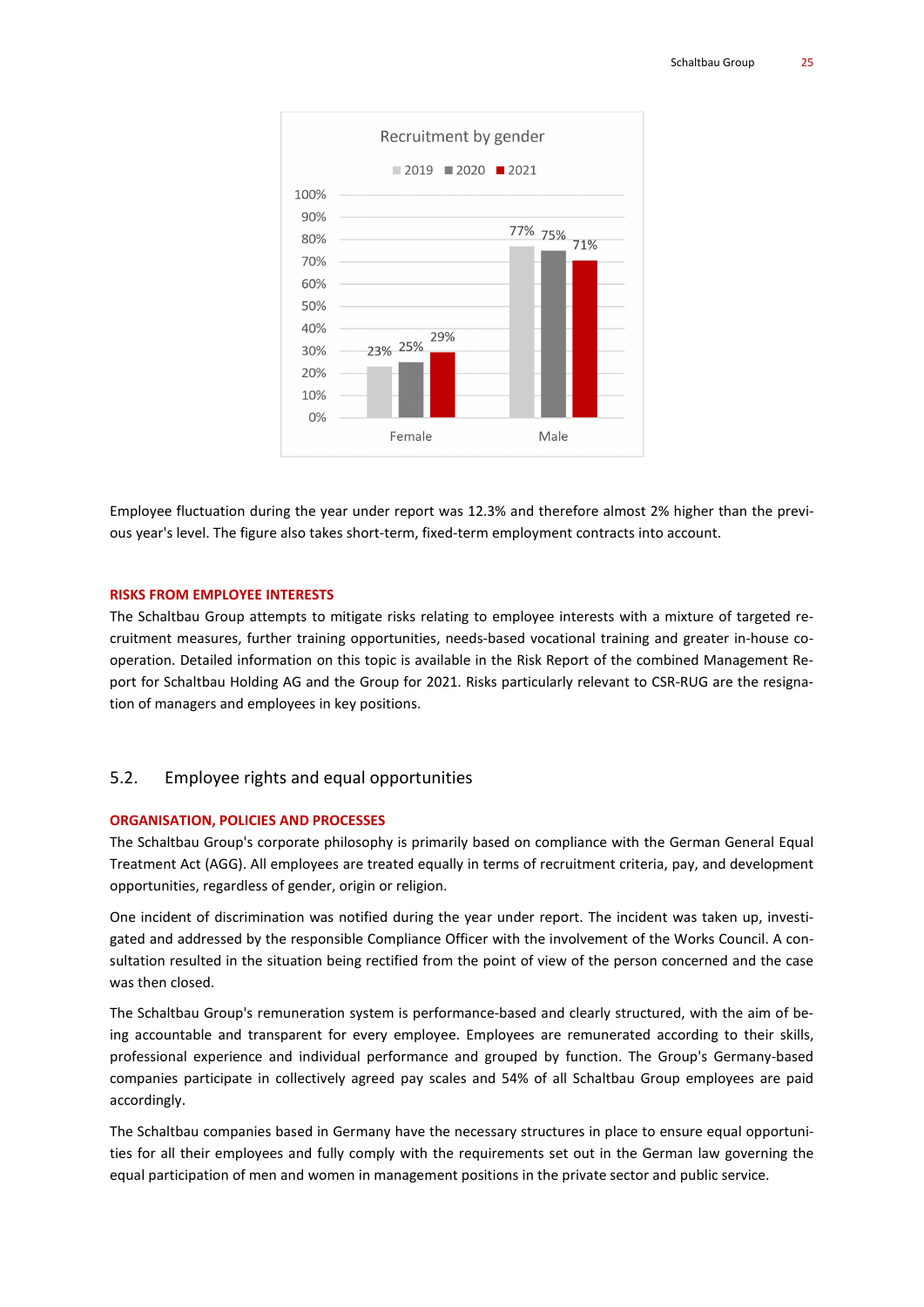#### **MEASURES | RESULTS | TARGETS**

As of 31 December 2021, the proportion of female employees increased slightly to 19% compared to the previous year. The low figure can be explained by the fact that the Schaltbau Group operates in a technical sector in which the proportion of women is generally still very low. By taking part in community initiatives, the Group is trying to get more women interested in taking up a technical profession.



Schaltbau GmbH, SBRS GmbH and Pintsch GmbH regularly hold open days for young women (Girls' Day) and men (Boys' Day) to give them an insight into our company and help break down typical gender bias when choosing a career path. In 2021, however, all activities relating to open days such as Girls' Day and Boys' Day had to be suspended for the time being due to the corona pandemic. These open days will be continued again as soon as the situation allows.

As of 31 December 2021, the Supervisory Board of Schaltbau Holding AG comprised five male members and one female member. The Schaltbau Group continues to target a sustained increase in the proportion of women on the Supervisory Board and the Executive Board as well as at lower levels of management. The Supervisory Board has set a target of 33.33% for the proportion of women on the Executive Board of Schaltbau Holding AG and 16.67% for the proportion of women on the Supervisory Board of Schaltbau Holding AG. These targets must be achieved by 30 June 2022. As of 31 December 2021, the proportion of women on the Supervisory Board was 16.67% and the Executive Board consisted entirely of men.

With regard to the proportion of women working in executive positions below board level, the Executive Board has set a target of 10% for managing director level and 10% for middle management. These targets must be achieved by 30 June 2022. It was not possible to survey the proportion of women at managing director level (9% in 2020) and in middle management (10% in 2020) for the year under report.

Dialogue with employees is sought in order to promote equal opportunities within the Group. A number of Schaltbau companies conduct employee surveys and hold meetings with staff to discuss their workplace situation, including the psychological workload and their general satisfaction. Schaltbau is also committed to the equal treatment of all employees at its German locations in its joint work with the Works Council and the representative for severely disabled employees.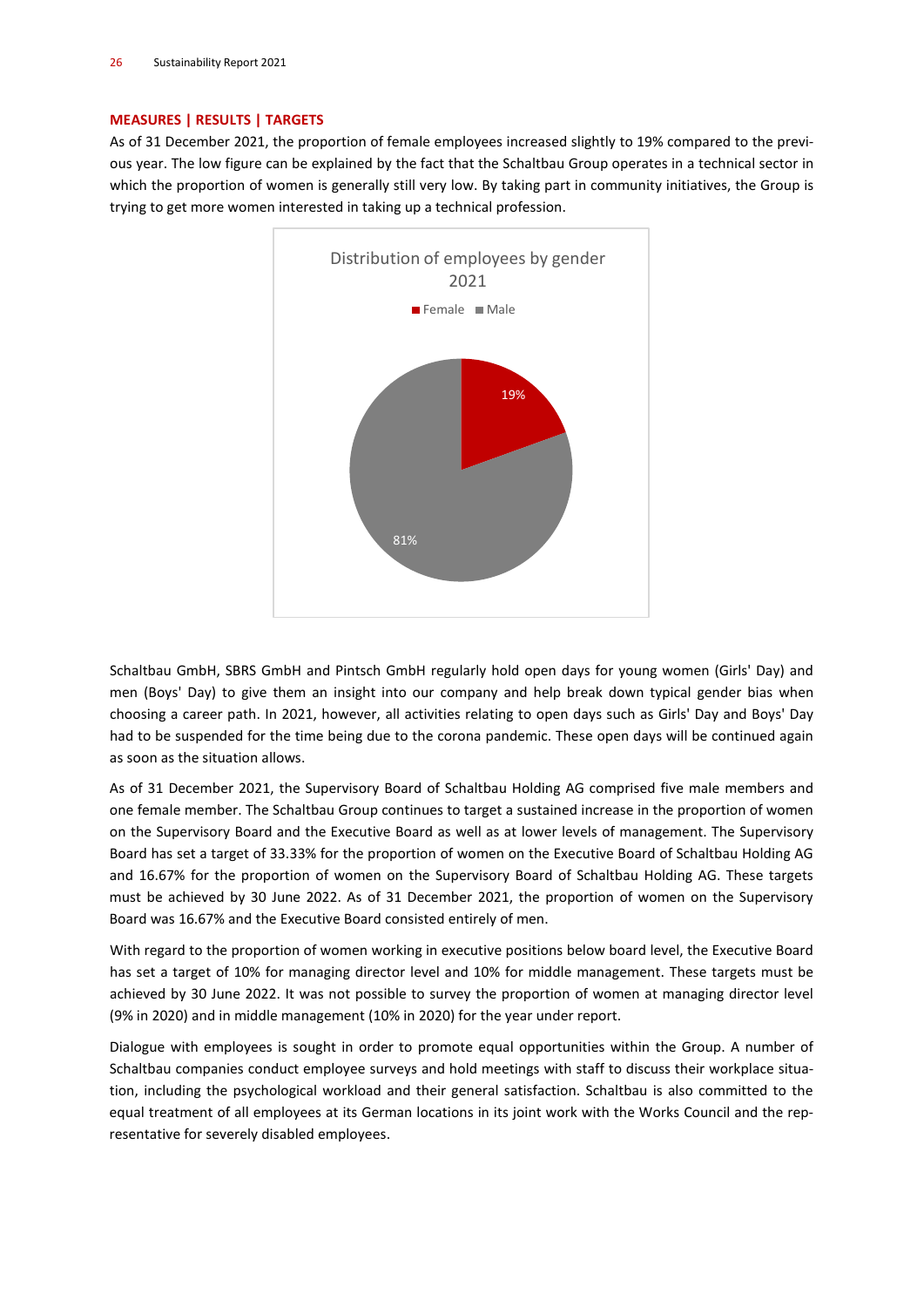#### **EMPLOYEE RIGHTS AND PARTICIPATION**

In accordance with the Code of Conduct, the participation of employees in the company and its CSR management is being suitably promoted. For example, suggestions for improvements put forward by employees with regard to employee rights, equal opportunities and health are rewarded. All of the German and some of the foreign companies within the Schaltbau Group have an employee representative body (known as a works council in Germany) to represent employee interests. Strengthening the rights of its employees will make the Schaltbau Group an even more attractive employer for skilled workers.

At all Schaltbau Group companies based in Germany, employees can benefit from flexible working time models, holiday pay, a Christmas bonus, a food allowance and a company pension scheme. The Group's Germanybased companies also offer their employees a variety of health-promoting services.

A Group works agreement on remote working concluded in the course of calendar year 2019 for all companies and operations of Schaltbau Holding AG, which was originally intended to offer employees more flexible working opportunities, was given a broader interpretation in view of the corona pandemic with the aim of protecting the workforce to the greatest possible extent.

#### 5.3. Occupational health and safety

#### **ORGANISATION, POLICIES AND PROCESSES**

The Schaltbau Group gives the health and safety of its employees the highest priority. For this reason, the Group complies with national and international regulations on occupational health and safety, takes all the necessary measures to ensure a safe working environment, and minimises risks to employees by optimising its work processes.

A coordination office for occupational health and safety has been established at the level of Schaltbau Holding AG, which centrally manages the duties and activities relating to occupational health and safety and coordinates them between the Group subsidiaries.

The heads of department in the Schaltbau Group's various subsidiaries are responsible for permanently monitoring compliance with the relevant internal and external regulations on the environment, occupational health and safety, and product safety. The management teams of Schaltbau Group companies based in Germany are responsible for providing sufficient resources to ensure occupational health and safety (such as personal protective equipment), for monitoring environmental impacts, for assessing risks arising from business operations and for drawing up contingency plans aimed at minimising the number of emergency events and ensuring suitable precautions if emergencies were to occur. The department heads are responsible for compliance with accident prevention regulations as well as for compliance with legal and official requirements concerning the environment, occupational health and safety and contingency planning.

Moreover, all of the Schaltbau Group's main manufacturing companies located outside Germany have defined responsibilities and structures in place to ensure occupational health and safety standards. Three of the Group's 14 manufacturing companies are certified in accordance with OHSAS 18001 / ISO 45001 or a compara-ble standard for occupational health and safety.<sup>[3](#page-26-0)</sup>

#### **MEASURES | TARGETS**

All Schaltbau Group companies provide training on the topic of occupational work and safety at regular intervals. Nonetheless, should an accident occur at work, the workplace will be inspected and appropriate measures undertaken. In the event of a serious accident, the company management will be alerted.

The setting of specific targets and the monitoring of KPIs, such as the accident rate, are done at subsidiary level. For example, Bode – Die Tür GmbH developed a number of occupational health and safety measures during

<span id="page-26-0"></span><sup>&</sup>lt;sup>3</sup> These companies are defined as those employing 100 people or more.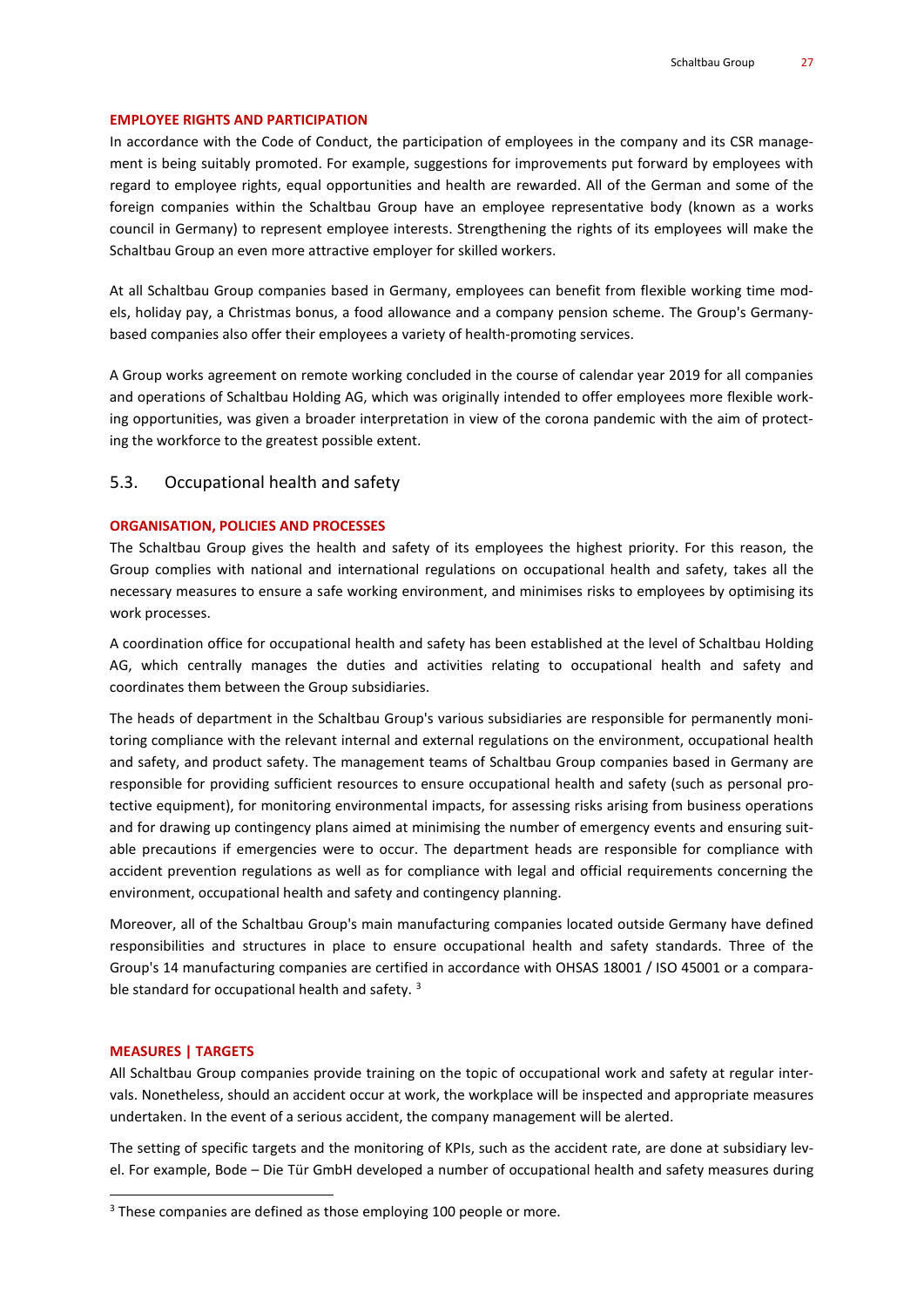the fiscal year with the aim of reducing work-related accidents. Concrete measures included initiating prevention and information campaigns to raise awareness and educate employees, as well as rigorously investigating any accidents that occur and implementing the resulting protective measures to mitigate the risk of further accidents. As a result, the number of notifiable work-related accidents at Bode – Die Tür GmbH was reduced by 22% compared with 2020 and by as much as 52% compared with 2019. Further measures to achieve the goal of 0 accidents will be taken with the launch of the "Bode-Vision-Zero" campaign in 2022.

In view of the corona pandemic, in the fiscal year 2020 Schaltbau Holding AG issued a pandemic policy that applies to all majority-owned subsidiaries based in Germany. In a step-by-step plan, measures and conduct are specified with the aim of minimising any negative impacts on the health of employees. In 2021, Schaltbau Holding AG, Schaltbau GmbH and Bode – Die Tür GmbH offered their employees the opportunity to be vaccinated.

In the field of occupational health and safety management, the German subsidiaries cooperate with health insurance funds and other organisations to provide employees with the best possible service.

#### **RESULTS**

The key figures on notifiable employee accidents were recorded on a Group-wide basis during the year under report. The accident rate (LTIFR: Lost Time Injury Frequency Rate) was 1.68 in the year under report, down from 2.25 one year earlier. Although the total number of hours worked increased by almost 10% year on year, the number of work-related accidents fell by 15%. Schaltbau Group companies work proactively to optimise their processes with the aim of further improving their occupational health and safety record. Moreover, the accident severity rate (LTI: Lost Time Injury Severity Rate) was surveyed for the first time in the year under report and stood at 60.2, which means, the average time lost per 200,000 working hours was 60 days.<sup>[4](#page-27-0)</sup>



<span id="page-27-0"></span><sup>4</sup> Number of days of absence due to injuries multiplied by 200,000 in relation to the total number of hours worked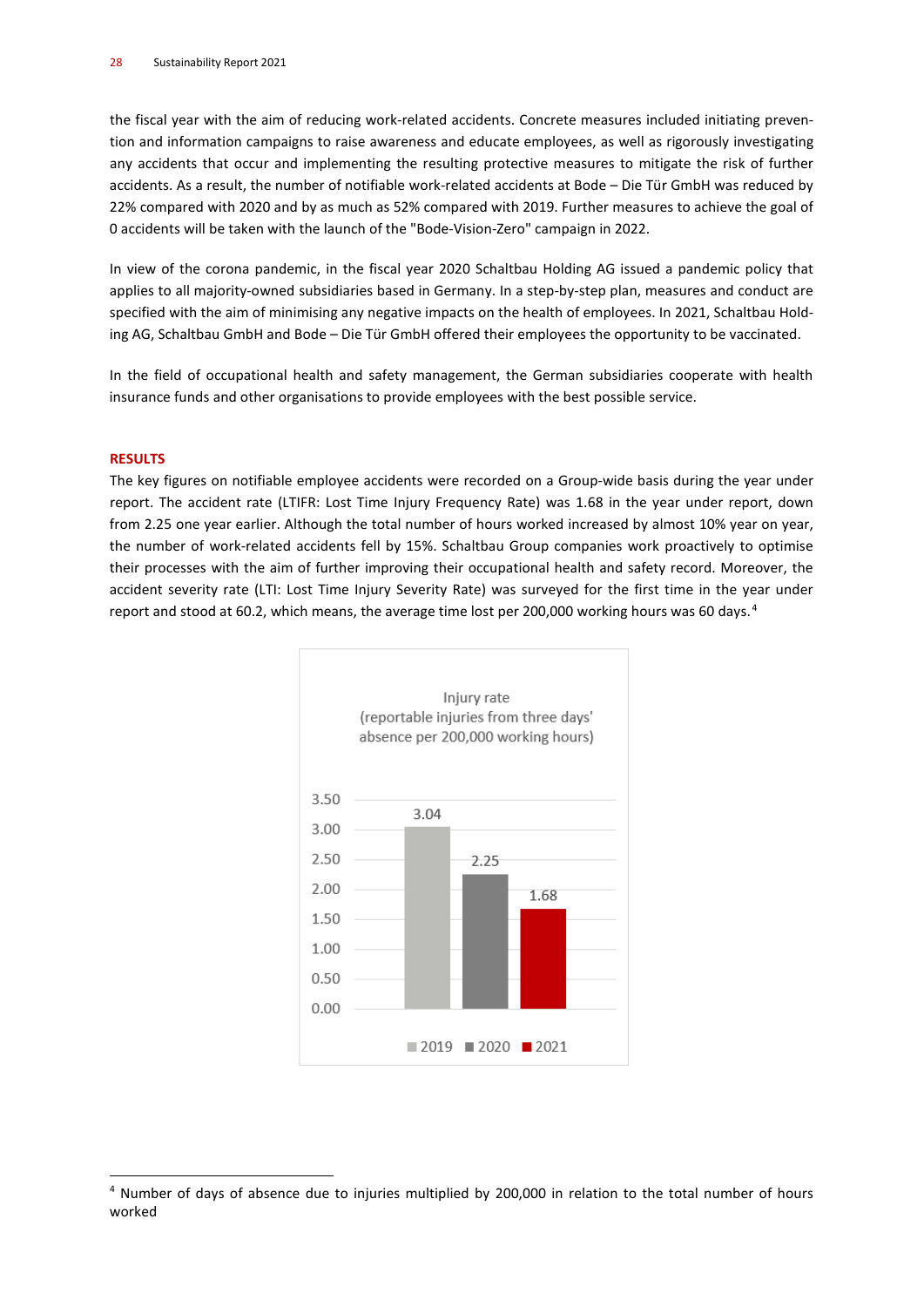#### 5.4. Recruitment, vocational and further training

#### **ORGANISATION, POLICIES AND PROCESSES**

The expertise and the initiative of motivated employees are essential factors in maintaining the Schaltbau Group's level of competitiveness. It is therefore important for the Group to offer its employees not only a pleasant working atmosphere, but also extensive development and further training opportunities as well as options for improving their individual skills. We see offers of this nature as an important investment in the future of the enterprise.

In the year under report, Schaltbau GmbH decided to develop a standardised personnel development strategy for 2022, which will focus on identifying, developing and promoting talents.

#### **MEASURES**

In addition to the further training of employees through a wide range of courses, most Group companies within Germany offer school leavers a variety of vocational training options and dual courses of study.

Students and school pupils are given the opportunity to get to know Schaltbau during their studies or their school education by taking up an internship or a practical semester, which is also possible in the context of student research projects or theses.

For example, Schaltbau GmbH promotes the expansion of working student activities and the supervision of master's theses and doctorates in order to help young, talented people join the Schaltbau Group and encourage innovative ideas at the same time. The vocational training catalogue was also updated and the number of different apprenticeships increased during the year under report. In order to provide apprentices with ideal vocational training conditions, Bode – Die Tür GmbH has its own training workshop, for which it has received a great deal of local recognition.

In order to gain first- and second-level managers for the Group, the recruitment process for the selection procedure has been improved to ensure that the right managers are selected in accordance with HR strategy. For example, a personality test is used for in-house assessment purposes.

To reduce staff fluctuation among skilled specialists and management staff, but also as part of the Group's cultural transition towards becoming a more forward-looking enterprise, an extensive personnel development programme was launched, starting with the "Schalt um" (i.e. switch) programme in 2019. The one-year coaching programme consists of five modules and specifically supports executives and their potentials in their technical and personal development.

#### **AIMS | RESULTS**

In order to bolster employee loyalty, the corporate culture is also to be modernised as part of the digitalisation process. In future, employees will be able to use an app to submit applications and receive company information in a straightforward manner. In addition, travel expense accounting and working time recording will be streamlined with a view to reducing the administrative workload. Employees are to be involved in the workflows by being given a greater degree of personal responsibility and similarly, managers are to be empowered in their leadership responsibilities.

In order to achieve these aims, a "digital HR" agreement was concluded in December 2019. The "Loga All-In" software application selected for this purpose is a cloud-based solution that was partially rolled out in 2020 and the remaining modules are due to be launched by summer 2023.

A Group works agreement was concluded for "digital HR" in July 2020.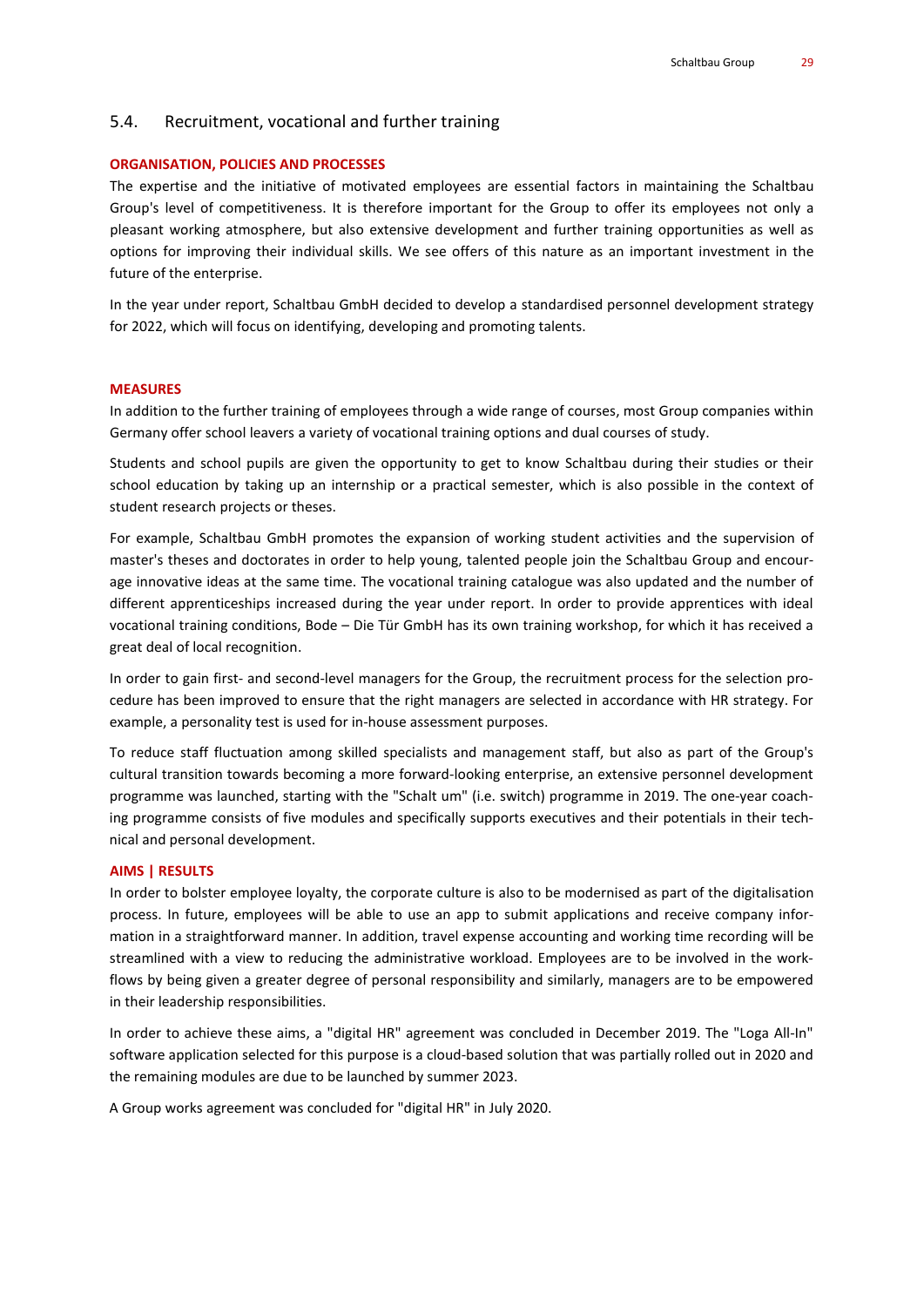## 5.5. Human rights and the supply chain

#### **ORGANISATION, POLICIES AND PROCESSES**

The Schaltbau Group is aware of its responsibility and fully committed to respecting human rights, such as avoiding the use of child labour and forced labour. This commitment is enshrined in the Code of Conduct and applies to all Group employees and business partners. Training courses are held for employees to better acquaint them with the rules set out in the Code of Conduct.

#### **MEASURES | TARGETS**

With the aim of involving business partners more closely in the concept of responsible action, in 2018 Schaltbau GmbH developed a Code of Conduct for its suppliers. The Code essentially defines expectations with regard to environmental, social and employee issues as well as respect for human rights and the fight against corruption and bribery. Schaltbau's main suppliers have been prompted to comply with the Code. Bode – die Tür GmbH is also planning to draw up and implement a Code of Conduct for its suppliers.

As a general rule, if a supplier fails to comply with the requirements of the Code of Conduct, the Schaltbau Group reserves the right to terminate the business relationship. Beforehand, however, the Group would first seek a constructive dialogue with the supplier to jointly discuss the underlying causes and possibly agree on solutions to the shortcomings identified.

In order to comply with ethical principles regarding the procurement of raw materials, in addition to the Group-wide Code of Conduct, separate guidelines drawn up by individual Group subsidiaries define the handling of conflict minerals in purchasing, among other issues.

In the fiscal year 2020, Schaltbau GmbH implemented a new supply chain software system that makes it simpler to analyse conflict minerals and improves the management of RoHS and REACH compliance.

Some Group companies already take social and ecological criteria into account when selecting their suppliers. For example, the China-based company XI'AN Schaltbau Electric Co. Ltd. asks all its new suppliers whether they have a certified environmental and occupational work and safety management system in place.

At SBRS GmbH and Schaltbau GmbH, the verification of certified occupational health and safety and environmental management systems is an integral part of supplier audits and supplier self-assessments. Bode – Die Tür GmbH takes environmental and social criteria into account in its purchasing policies and plans to include environmental and social issues in future audits at supplier locations.

Bode North America, Inc. gives preference to suppliers certified in accordance with the Disadvantaged Business Enterprises (DBE) standard to the extent possible. The certification is issued by the US Department of Transport with the aim of levelling the playing field for smaller businesses owned by socially and economically disadvantaged individuals.

#### **RESULTS**

In order to comply more rigorously with its human rights-related due diligence obligations, in 2019 the Schaltbau Group conducted an initial rough risk analysis of the supply chain in line with the German government's National Action Plan for Business and Human Rights. The potential risk of human rights violations was deter-mined at over [5](#page-29-0)0%<sup>5</sup> of the direct suppliers and initial risk-mitigating measures were defined.

In preparation for the upcoming Supply Chain Due Diligence Act, Schaltbau also plans to examine its human rights due diligence obligations more closely and review the results and methodology of the risk analysis to date, additionally adapting and expanding them if required.

<span id="page-29-0"></span><sup>5</sup> Measured by purchasing volume in 2018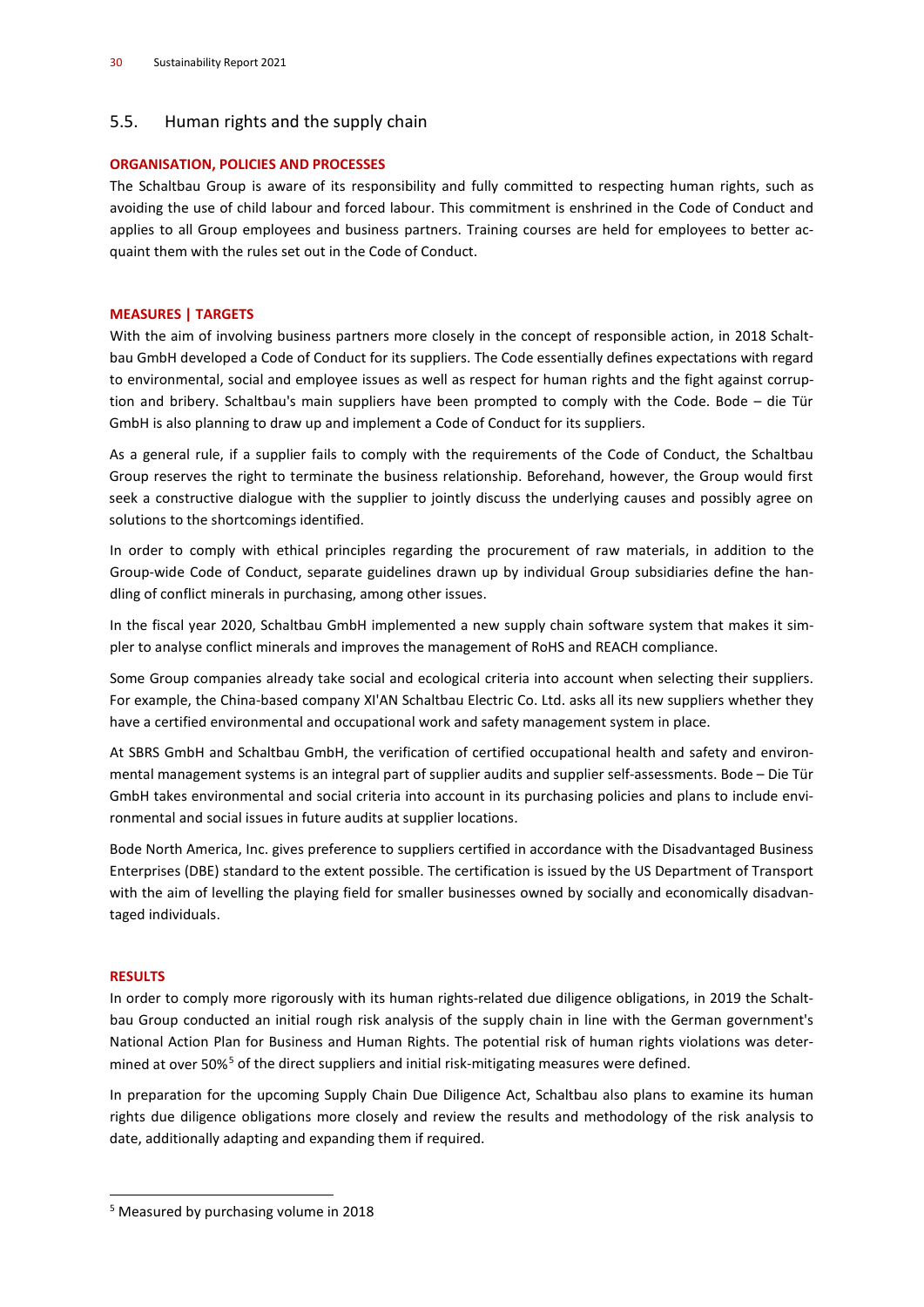## 5.6. Social commitment

Again in the fiscal year 2021, no common targets or measures were defined at Group level with regard to social commitment. However, voluntary commitment is practised at subsidiary level on an individual basis. Apart from civil protection activities, our employees are involved, for example, in social institutions, internally organised fundraising campaigns and sponsorships abroad. SBRS GmbH and Pintsch GmbH purchase products and services (such as the maintenance of outdoor premises or the production of transport crates) via the Workshops for Disabled People (WfbM) in Dinslaken, which belong to Albert-Schweitzer-Einrichtungen für Behinderte gGmbH (ASE).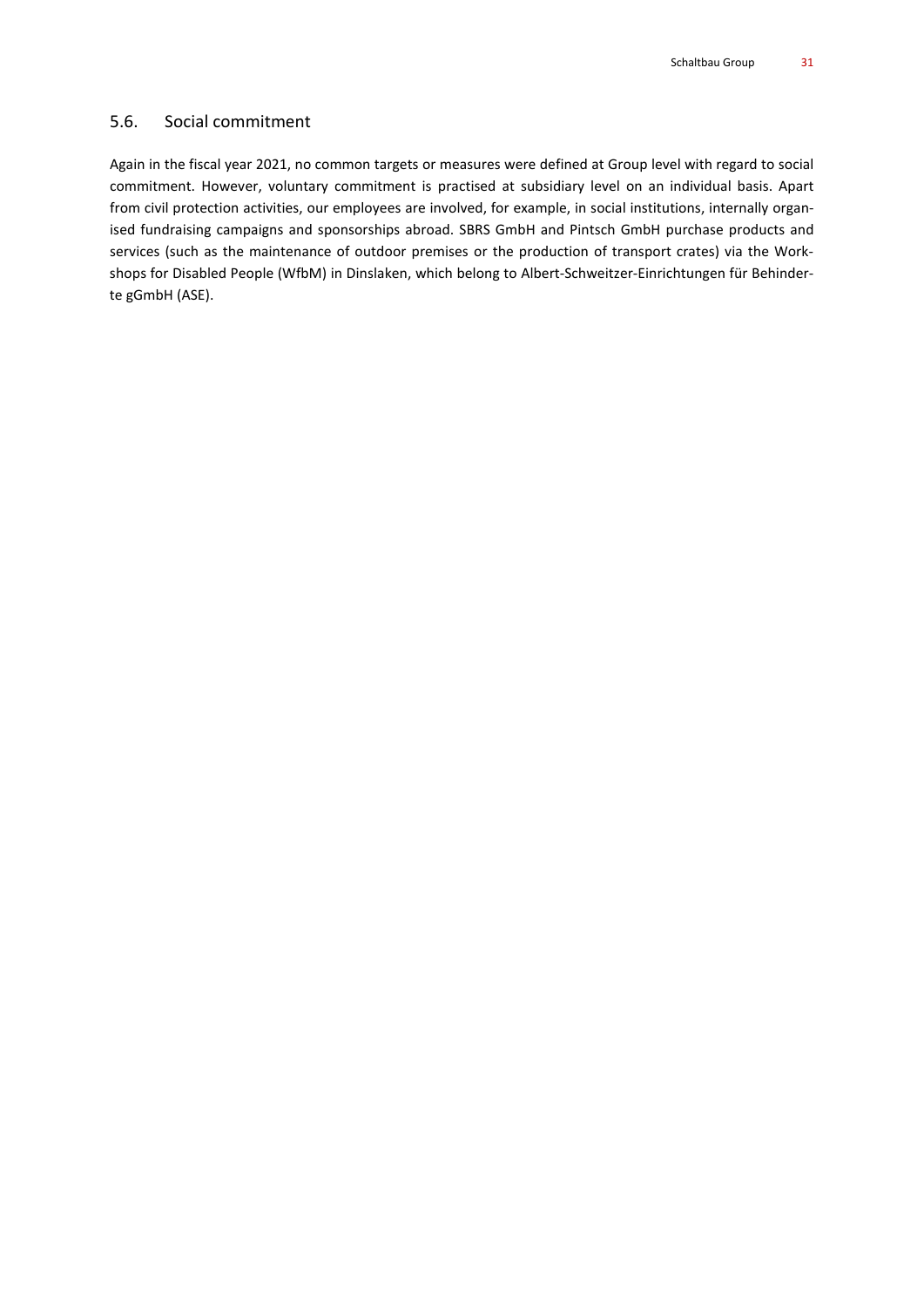## **6. COMPLIANCE**

## 6.1. Compliance with laws and regulations

## **ORGANISATION, POLICIES AND PROCESSES**

The Schaltbau Group's commercial success is based on trust, integrity, fair competition and lawful conduct, both within the Group and towards customers and business partners. These principles are enshrined in the Code of Conduct. Compliance with the Code is ensured by taking appropriate measures and clearly defining responsibilities at all Group levels.

In a selection process, compliance risks have been identified, assessed and presented as a matrix. The treatment of individual aspects is based on the topics prioritised in the selection process. The compliance risks identified include the fields of antitrust, corruption prevention, customs law and export control, sustainability (ESG), data protection and IT security.

The Schaltbau Group's Code of Conduct is designed to heighten awareness of compliance issues in particular. In addition to the Code, regulations are implemented regarding individual compliance fields via an introductory process coordinated with the Group's companies. The Schaltbau Group closely monitors regulatory developments and responds to legislative initiatives in a proactive manner. As a rule, regulations are stipulated at holding company level. Only in exceptional cases do additional local rules exist that take the specific circumstances of individual countries into account. Regulations for each compliance field are reviewed annually to take account of any changes in the law and updated every four years at the latest. Accordingly, three of the 48 regulations were updated during the year under report (2020: 22).

At holding company level, the Group Compliance Officer is responsible for managing the Group's compliance activities worldwide and reports directly to the Executive Board. The Bode and Schaltbau GmbH Group segments each have compliance officers and compliance representatives who are responsible for their local units and report directly to the Group Compliance Officer of the holding company. The Pintsch Group and SBRS GmbH are currently directly supervised by the Group Compliance Officer of Schaltbau Holding AG with respect to compliance issues. As of 1 February 2022, however, compliance officers are due to be appointed for both of these companies.

Any suspected violations of compliance regulations can be reported to the compliance officers of the relevant companies or anonymously via the whistle-blower system. Any reports received will be processed in a prompt manner. If compliance violations are identified, their causes and effects will be analysed and addressed and sanctions imposed on those responsible if deemed appropriate.

#### **MEASURES**

All Schaltbau employees are required to adhere to Group compliance regulations. With the introduction of new regulations or at regular intervals, employees are trained in compliance topics, either in face-to-face training sessions or via e-learning formats. Training in the fields of corruption prevention, antitrust and money laundering is provided for the employees concerned every three years on a worldwide basis.

Training also focused in particular on the topic of IT security in 2021. By the end of the year under report, 99% of the 894 employees who were asked to do so had completed this e-learning training course.

Furthermore, all Schaltbau Holding AG employees received an invitation to attend a general compliance training course during the year under report, with the aim of providing an overview of the Schaltbau Group's compliance regulations and teaching them how to apply them in a correct manner. The majority of employees have already completed the training course.

In 2021, the managers of the Pintsch Group and SBSR GmbH as well as employees of Schaltbau Holding AG were also trained in corruption prevention.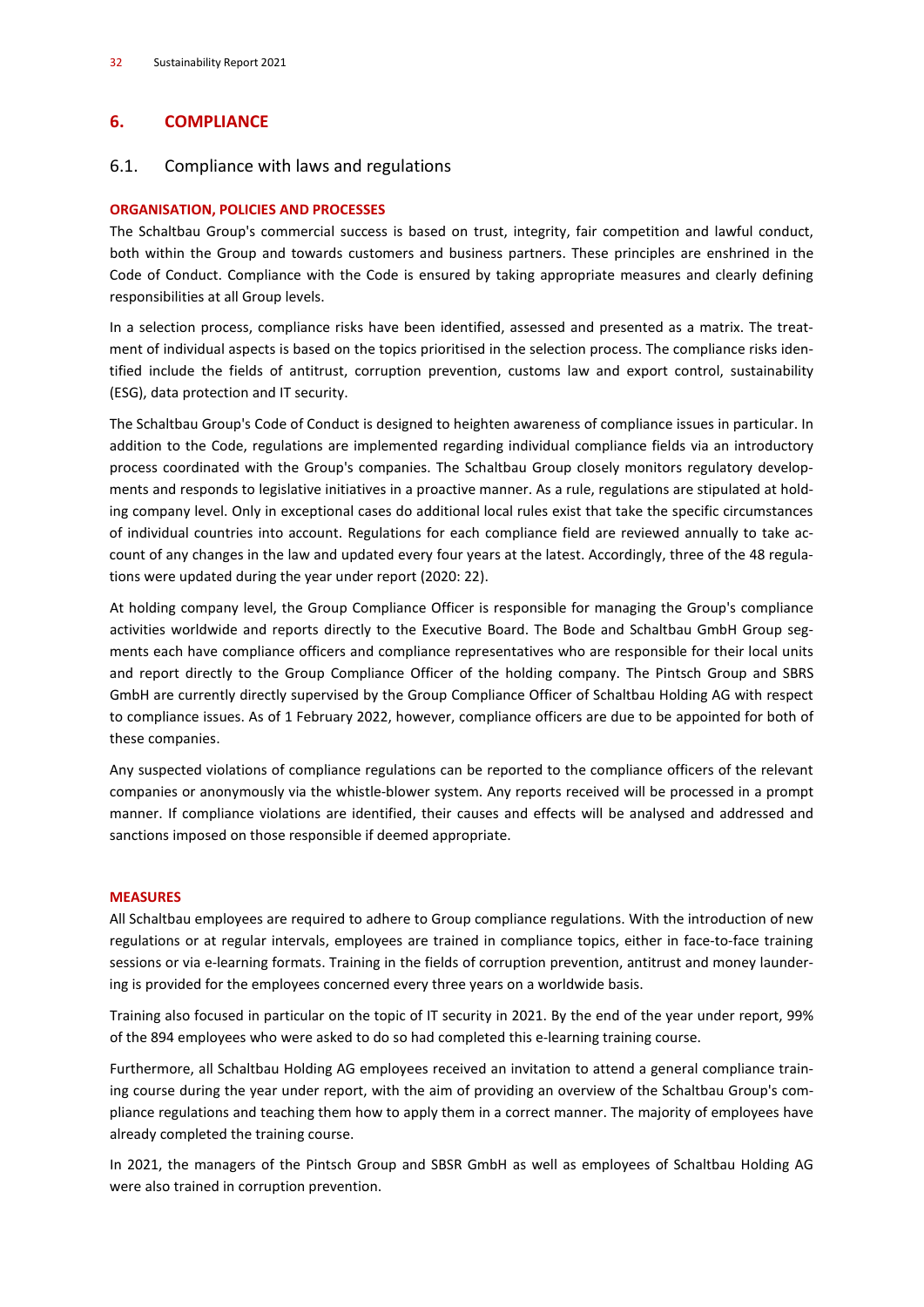Audits performed by independent auditors are also used to supplement training measures with the aim of ensuring compliance with statutory regulations and in-house guidelines that are relevant for the Schaltbau Group's nationally and internationally based companies. As a rule, audits of the various compliance fields are repeated every four years. Accordingly, the internal auditors alternately focus their attention on Schaltbau locations in Germany, Europe, America and Asia each year. In the fiscal year 2021 they audited Group companies based in Asia and Europe. In addition, all German locations were audited to ensure the correct implementation of product liability regulations. A customs audit and audits of the general internal control system were conducted at one Schaltbau Group company in the USA. Due to the COVID-19 pandemic, however, some of the audits were conducted remotely using appropriate digital tools. All audits that required on-site presence were postponed until 2022. In 2022, apart from conducting audits that had to be postponed the previous year, a further focus will be placed on Germany-based Schaltbau Group companies to ensure compliance with customs regulations.

#### **REVISING THE WHISTLE-BLOWER SYSTEM**

Based on EU Directive 2019/1937, Schaltbau Holding AG reformed the whistle-blower system used within the Group during the fiscal year 2021. Confidentiality requirements are respected, taking into account the provisions to protect potential whistle-blowers by means of secure reporting channels and a reliable point of contact. A systems provider that offers technical support for the web-based system on the basis of https-encrypted connections is employed for this purpose. The relevant data are kept in high-security data centres and it is not possible for unauthorised persons to view the reports. The reporting process is subject to a predefined process with fixed deadlines, enabling whistle-blowers to report both anonymously and confidentially. The system was activated in 2021 and is available to both internal and external stakeholders.

#### **RESULTS | AIMS**

No internal cases of corruption were detected in the fiscal year 2021.

As in previous years, no investigations were conducted by state institutions against the Schaltbau Group during the year under report. No fines relating to compliance violations were imposed on Schaltbau companies during the fiscal year 2021. It remains Schaltbau's aim to prevent any cases of corruption.

#### 6.2. Data protection and IT security

#### **ORGANISATION, POLICIES AND PROCESSES**

The IT departments of Schaltbau Holding AG and its four segment lead companies are generally responsible for data protection and IT security issues. The function of the Data Protection Officer is located outside the IT department, as he/she has a monitoring function with respect to the IT department and is accountable to Compliance (within the framework of the management's delegation of functions). The IT security strategy mainly involves developing security expertise and similar activities.

#### **MEASURES | RESULTS | AIMS**

In order to take account of legal developments and technological progress, the Schaltbau Group is planning to revise a large number of its corporate policies. Employees will receive regular training on data protection and IT security, and these topics will also be integrated in general internal audits, as described in section 6.1. Specific objectives will be derived from the results of the general audit (Internal Audit) and the audit of the financial statements.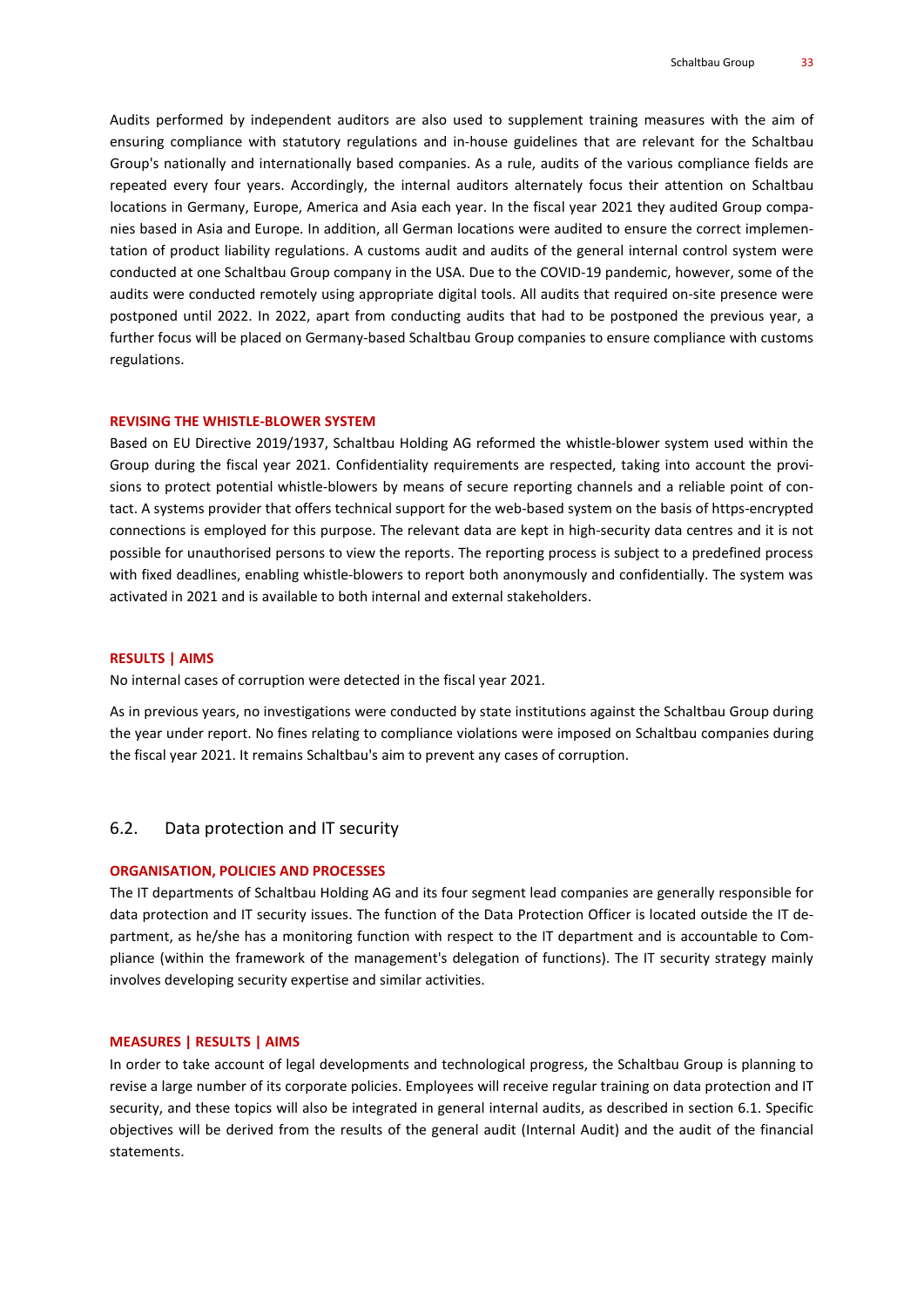# 6.3. Political influence

Any political influence exerted by the Schaltbau Group is done exclusively via association activities, such as by attending association meetings (German Railway Industry Association, German Automotive Industry Association, German Electrical and Electronic Manufacturers' Association). Furthermore, Schaltbau GmbH, for example, is a member of the Bavarian metal and electrical industry, the German Institute for Standardization and the Association for Production and Logistics Management.

As a member of the industry working group "Legally compliant environmental management in the electronics industry", Schaltbau GmbH is committed to implementing RoHS, REACH, WEEE and other environmental requirements and prepares itself accordingly for the development and manufacturing of legally compliant products. In addition, Pintsch GmbH is a member of "Allianz pro Schiene", an organisation dedicated to promoting safe, eco-friendly railway transportation.

Bode – Die Tür GmbH is a member of associations that include the German Association for Quality (DGQ), the German Institute for Standardization (DIN e.V.) and the VDSI, an organisation dedicated to occupational health and safety and environmental protection.

Schaltbau Group subsidiaries also participate in numerous association activities in other countries, such as in Italy (ANIE – Federazione Nazionale Imprese Elettrotecniche ed Elettroniche, the national association of the electrical industry) and China (China Urban Rail Transit Association Modern Tram Branch) to name but two.

In accordance with its internal donations policy, the Schaltbau Group does not give any type of donations or election campaign support to political parties, similar organisations, or candidates for political positions.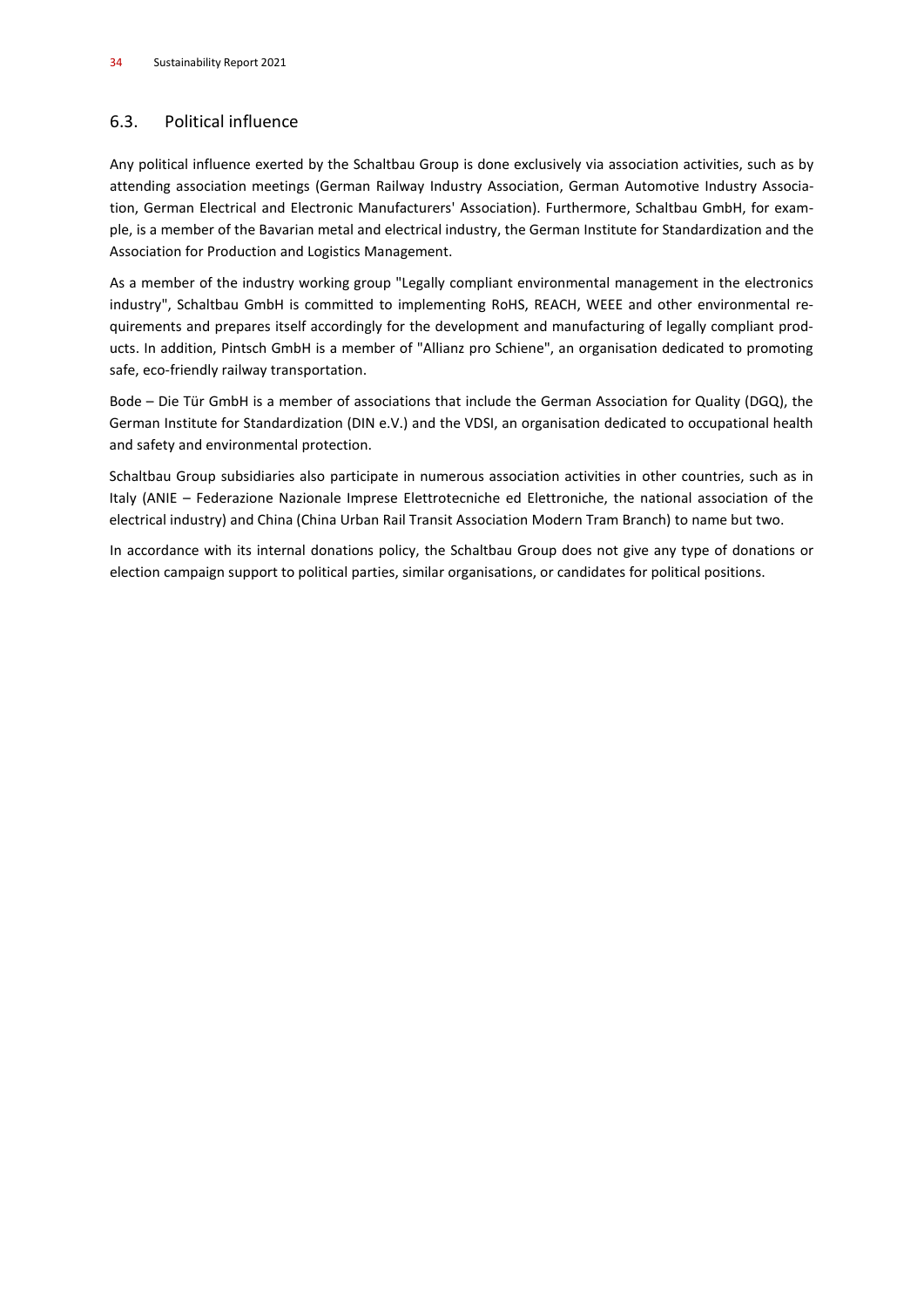## **UN GLOBAL COMPACT INDEX**

This Sustainability Report also serves as the Schaltbau Group's progress report within the framework of the UN Global Compact. The table refers to the text passages in which the Schaltbau Group provides information on its commitment to implementing the ten principles of the UN Global Compact.

| <b>Principle</b>        |                                                                                                                               | Reference    |  |  |  |
|-------------------------|-------------------------------------------------------------------------------------------------------------------------------|--------------|--|--|--|
| <b>HUMAN RIGHTS</b>     |                                                                                                                               |              |  |  |  |
| Principle 1             | Businesses should support and respect the protection of interna-<br>tionally proclaimed human rights.                         | Chapter 5.5. |  |  |  |
| <b>Principle 2</b>      | Businesses should make sure that they are not complicit in human<br>rights abuses.                                            | Chapter 5.5. |  |  |  |
| <b>LABOUR STANDARDS</b> |                                                                                                                               |              |  |  |  |
| Principle 3             | Businesses should uphold the freedom of association and the effec-<br>tive recognition of the right to collective bargaining. | Chapter 5.2. |  |  |  |
| Principle 4             | Businesses should uphold the elimination of all forms of forced and<br>compulsory labour.                                     | Chapter 5.5. |  |  |  |
| <b>Principle 5</b>      | Businesses should uphold the effective abolition of child labour.                                                             | Chapter 5.5. |  |  |  |
| Principle 6             | Businesses should uphold the elimination of discrimination in re-<br>spect of employment and occupation.                      | Chapter 5.2. |  |  |  |
| <b>ENVIRONMENT</b>      |                                                                                                                               |              |  |  |  |
| Principle 7             | Businesses should support a precautionary approach to environ-<br>mental challenges.                                          | Chapter 4.   |  |  |  |
| Principle 8             | Businesses should undertake initiatives to promote greater envi-<br>ronmental responsibility.                                 | Chapter 4.   |  |  |  |
| Principle 9             | Businesses should encourage the development and diffusion of                                                                  | Chapter 3.   |  |  |  |
|                         | environmentally friendly technologies.                                                                                        | Chapter 4.   |  |  |  |
| <b>ANTI-CORRUPTION</b>  |                                                                                                                               |              |  |  |  |
| <b>Principle</b><br>10  | Businesses should work against corruption in all its forms, including<br>extortion and bribery.                               | Chapter 6.   |  |  |  |